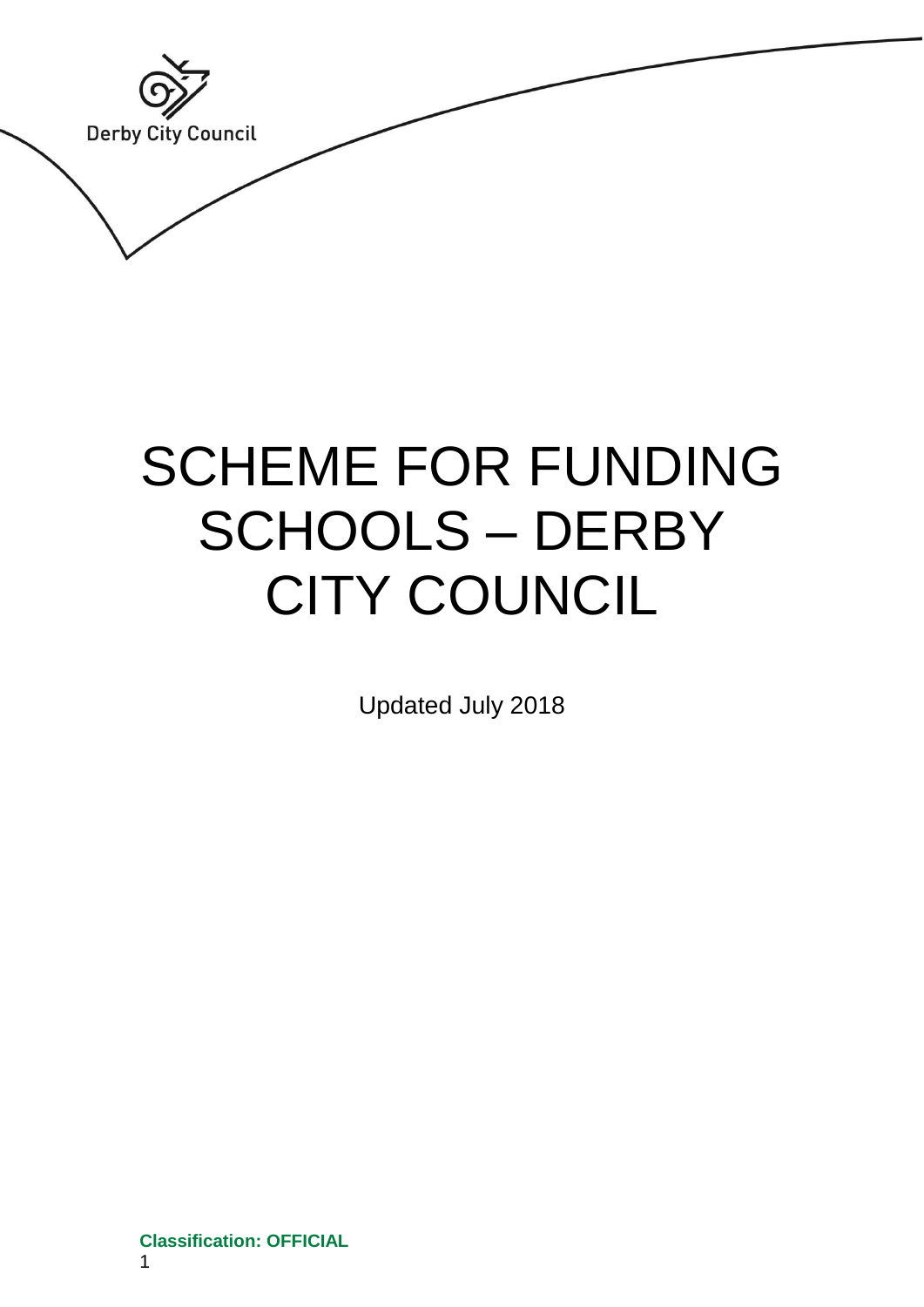INDEX

**SECTIONS** 

| 1               | <b>INTRODUCTION</b>                               | PAGE 3  |
|-----------------|---------------------------------------------------|---------|
| 2               | <b>FINANCIAL CONTROLS</b>                         | PAGE 6  |
| 3               | INSTALLMENT OF BUDGET SHARE - BANKING ARRANGEMENT | PAGE 12 |
| 4               | TREATMENT OF SURPLUS / DEFICIT                    | PAGE 15 |
| 5               | <b>INCOME</b>                                     | PAGE 17 |
| 6               | <b>CHARGING OF SCHOOL BUDGET SHARE</b>            | PAGE 18 |
| $\overline{7}$  | <b>TAX</b>                                        | PAGE 20 |
| 8               | PROVISION OF SERVICES & FACILITIES BY COUNCIL     | PAGE 22 |
| 9               | <b>PFI</b>                                        | PAGE 24 |
| 10              | <b>INSURANCE</b>                                  | PAGE 24 |
| 11              | <b>MISCELLANEOUS</b>                              | PAGE 25 |
| 12 <sup>2</sup> | RESPONSIBILITIES FOR REPAIRS AND MAINTENANCE      | PAGE 26 |
| 13              | <b>COMMUNITY FACILITIES</b>                       | PAGE 28 |

Annex A

Funding Framework

ANNEX B

Schools Financial Regulations

ANNEX C

Register of Interests

ANNEX D

Buildings Maintenance

Annex E

Approved List of Banks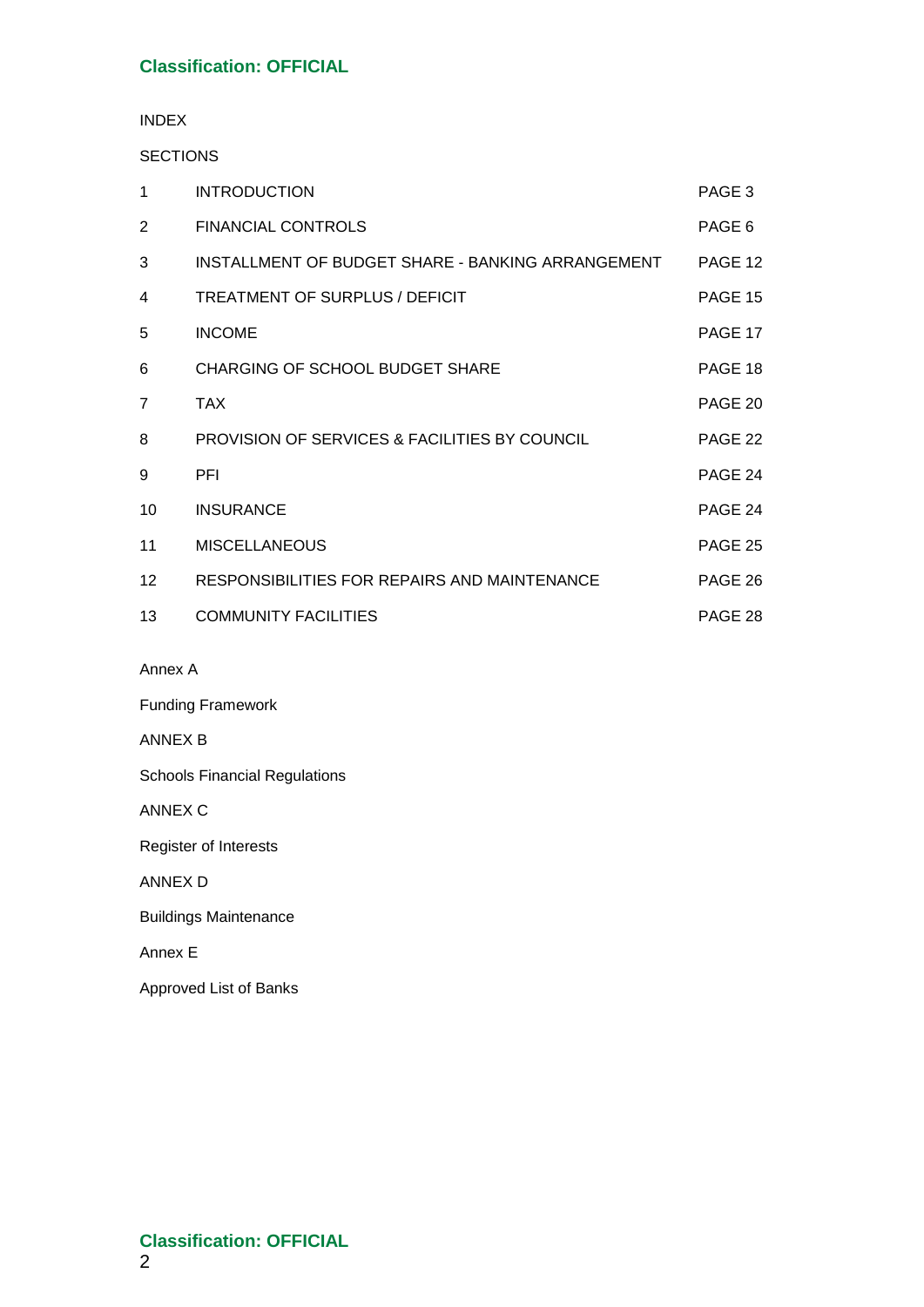## **DERBY CITY COUNCIL**

## **SCHEME FOR FUNDING SCHOOLS 2018**

## **SECTION 1: INTRODUCTION**

1.1 The funding framework which replaces Local Management of Schools is based on the legislative provisions in sections 45-53 of the School Standards and Framework Act 1998.

Under this legislation, local authorities determine for themselves the size of their schools budget and their non-schools education budget – although at a minimum an authority must appropriate its entire Dedicated Schools Grant to their schools budget. The categories of expenditure which fall within the two budgets are prescribed under regulations made by the Secretary of State, but included within the two, taken together, is all expenditure, direct and indirect, on an authority's maintained schools except for capital and certain miscellaneous items. Authorities may deduct funds from their schools budgets for purposes specified in regulations made by the Secretary of State under S.45a of the Act (the centrally retained expenditure). The amounts to be deducted for these purposes are decided by the authority concerned, subject to any limits or conditions (including gaining approval of their Schools Forum or the Secretary of State in certain instances) as prescribed by the Secretary of State. The balance of the schools budget left after deduction of the centrally retained expenditure is termed the Individual Schools Budget (ISB). Expenditure items in the non-schools education budget must be retained centrally (although earmarked allocations may be made to schools).

- 1.2 Authorities must distribute the ISB amongst their maintained schools using a formula which accords with regulations made by the Secretary of State, and enables the calculation of a budget share for each maintained school. This budget share is then delegated to the governing body of the school concerned, unless the school is a new school which has not yet received a delegated budget, or the right to a delegated budget has been suspended in accordance with section 251 of the Act. All proposals to revise the scheme must be approved by the Schools Forum, although the authority may apply to the Secretary of State for the approval in the event of the Forum rejecting a proposal or approving it subject to modifications that are not acceptable to the authority.
- 1.3 Subject to any provisions made by or under the scheme, governing bodies of schools may spend such amounts of their budget shares as they think fit for any purposes of their school\* and for any additional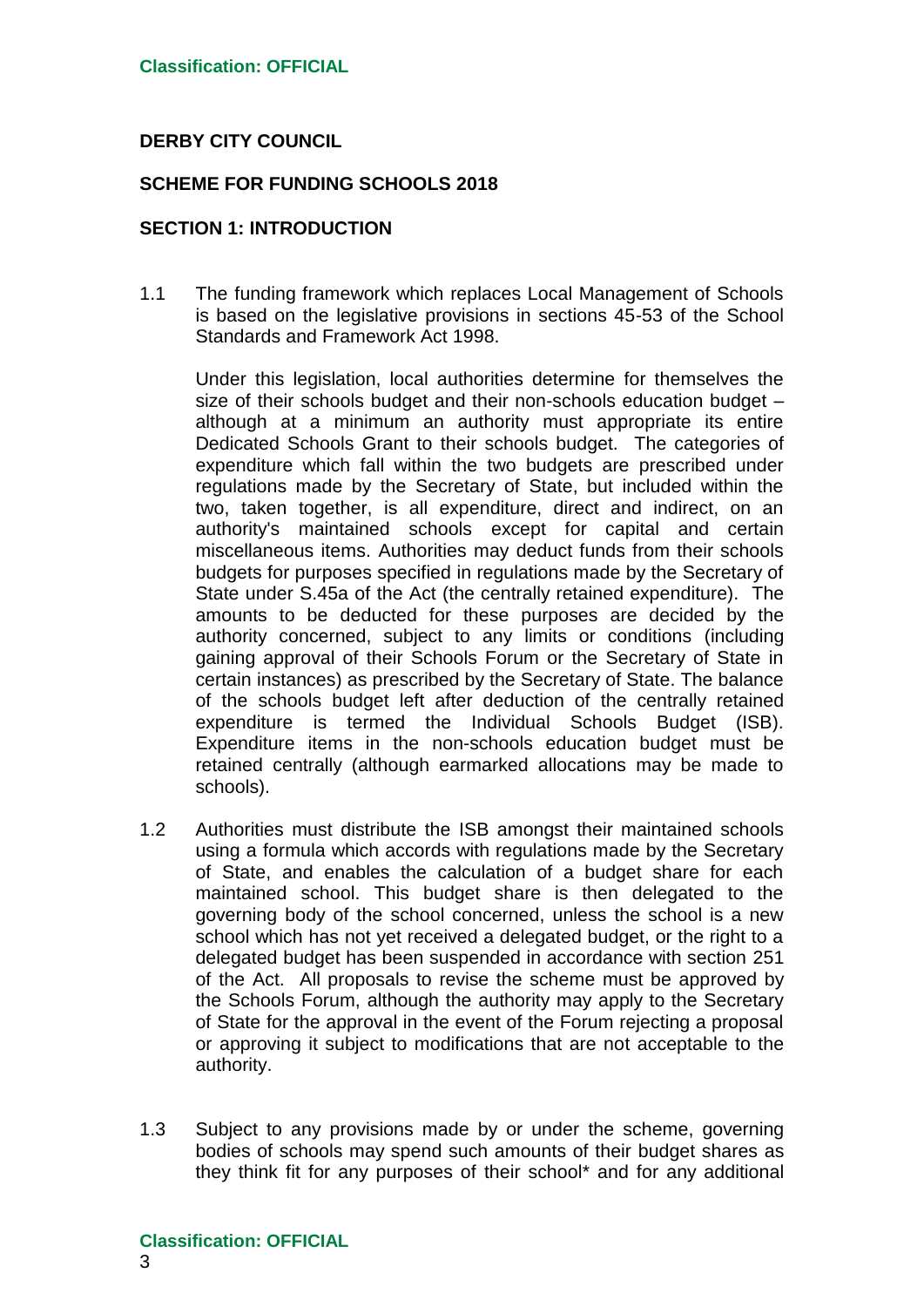purposes prescribed by the Secretary of State in regulations made under section 50 of the Act.

\* Section 50 has been amended to provide that amounts spent by a governing body on providing community facilities or services under Section 27 of the Education Act 2002 are treated as if they were amounts spent for the purposes of the school (S50(3A) of the Act).

- 1.4 The Council may suspend a school's right to a delegated budget if the provisions of the school financing scheme, or rules applied by the scheme, have been substantially or persistently breached, or if the budget share has not been managed satisfactorily. A school's right to a delegated budget share may also be suspended for other reasons (S17 of the Act).
- 1.5 The Council is obliged to publish each year a statement setting out details of its planned Schools Budget and other expenditure on children's services, showing the amounts to be centrally retained and funding delegated to schools. After each financial year the Council must publish a statement showing out-turn expenditure at both central level and for each school, and the balances held in respect of each school.
- 1.6 The detailed publication requirements for financial statements are set out in directions issued by the Secretary of State, but each school must receive a copy of each year's budget and out-turn statements so far as they relate to that school or central expenditure.
- 1.7 Regulations also require a local authority to publish their scheme and any revisions to it on a website accessible to the general public, by the date that any revisions come into force, together with a statement that the revised scheme comes into force on that date. The scheme sets out the financial relationship between the Council and the maintained schools which it funds. The scheme and accompanying financial procedure rules contain requirements relating to financial management and associated issues, binding both on the Council and on schools. The scheme identifies the responsibilities of the Director of Finance and governors. The Director of Finance's responsibilities are exercised, in most cases, through the Children and Young People's Finance Group. The Head of Finance for People or his/her team should, therefore, be the primary point of contact on most financial matters.
- 1.8 The scheme applies to all community, nursery, voluntary, foundation, community special or foundation special schools maintained by the Council.
- 1.9 Each governing body must consider the extent to which it wishes to delegate its financial powers to the head teacher. The decision, and any revisions, must be recorded in the minutes of the governing body and a written record must be maintained and updated. Although governors can delegate certain powers, they will retain overall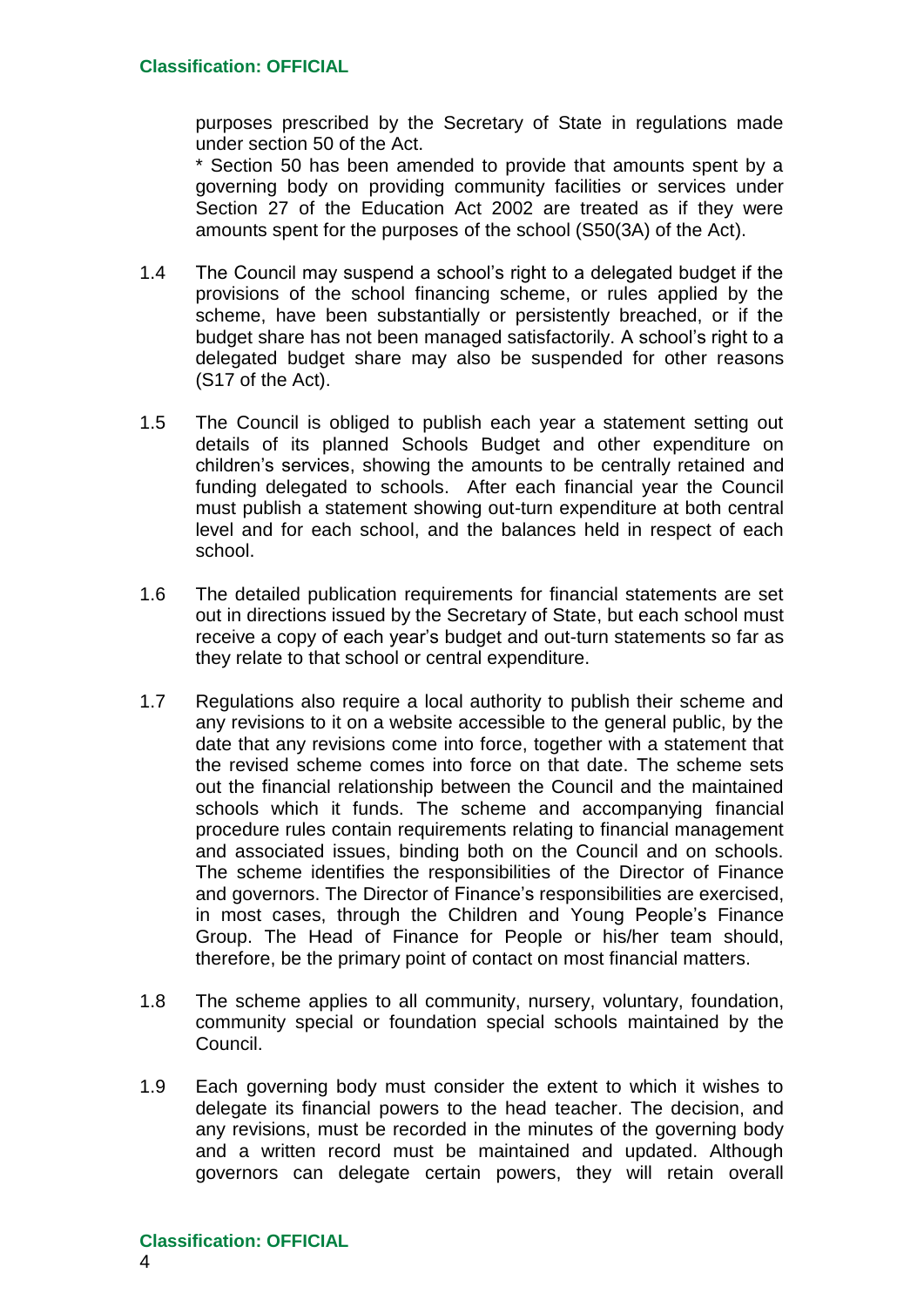responsibility for any actions taken. The first formal budget plan of each financial year must be approved by the governing body, or by a committee of the governing body*.*

1.10 The Council is responsible for maintaining the schools covered by the scheme, and this includes the duty of defraying all the expenses of maintaining them (except in the case of a voluntary school where some of the expenses are, by statute, payable by the governing body). Part of the way the Council maintains schools is through the funding system put in place under sections 45 to 53 of the School Standards and Framework Act 1998.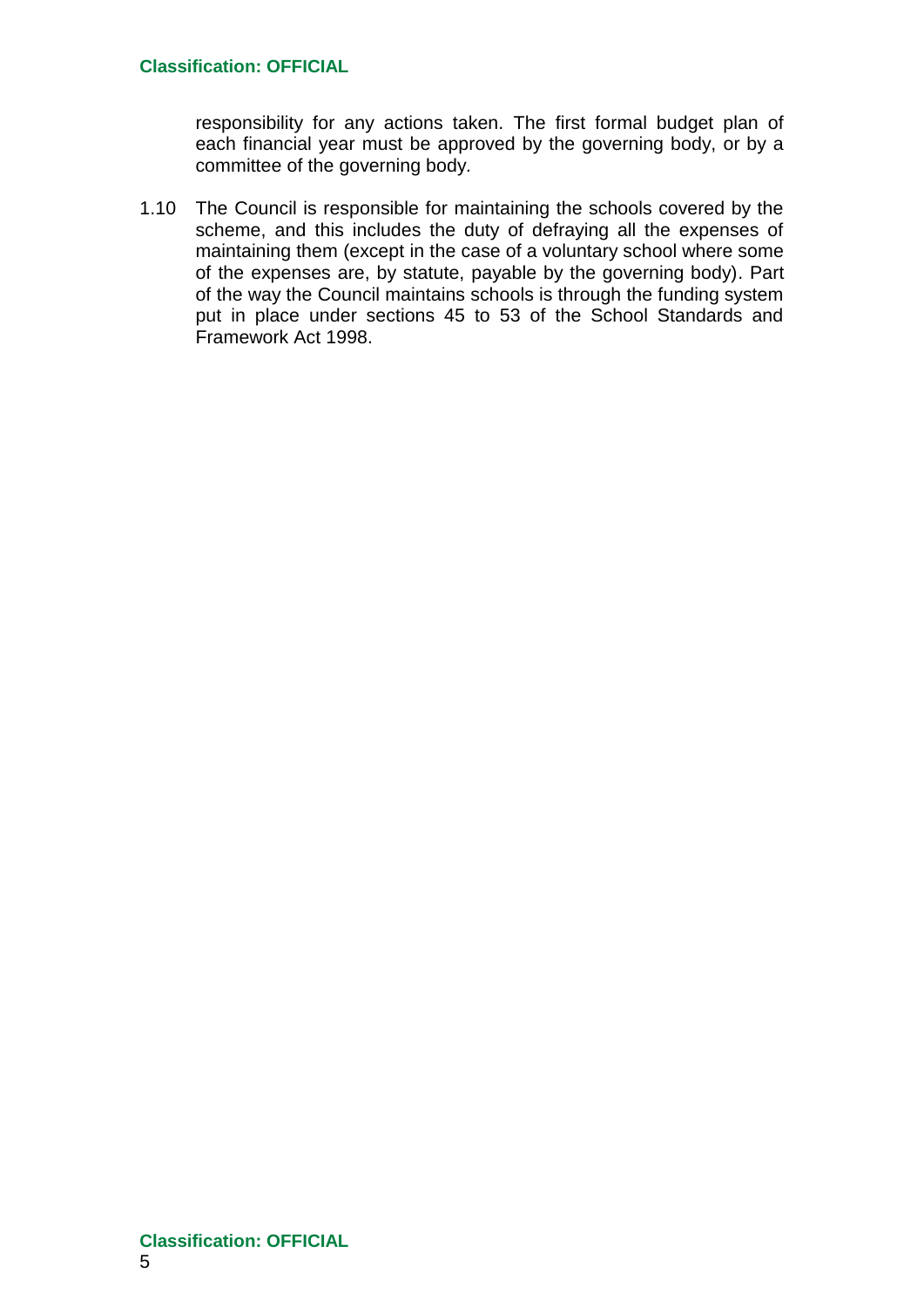## **SECTION 2: FINANCIAL CONTROLS**

- 2.1 Schools must comply with the Council's requirements on financial controls and monitoring as set out in this scheme, in financial procedure rules and other documentation produced by the Council which is compatible with the scheme. The Director of Finance is the responsible officer for the proper administration of the financial affairs of the Council under Section 151 of the Local Government Act 1972. Taken together with the Accounts and Audit Regulations 1996, this means that all accounting procedures of the Council (including schools) should be determined by the Director of Finance, who must be satisfied that all systems and records take account of proper professional practices. Schools must comply with the financial procedure rules issued at Annex B and elsewhere.
- 2.2 Where there is an inconsistency between the scheme and any other rules or regulations relating to the funding or financial management of schools, the terms of the scheme shall prevail.
- 2.3 Schools operating their own bank accounts must provide information on their expenditure and income once every three months to the Council in a format and to a schedule determined by the Council. The Council may require a more frequent submission if the council has notified the school in writing that in its view the school's financial position or administrative arrangements requires it, or the school is in its first year of operation. VAT returns must be provided on a monthly basis to a given schedule. The restriction to a minimum three months interval does not apply to schools without a bank account whose accounts are prepared on the Council's on-line accounting system.
- 2.4 All schools will be required to provide information on accruals at the end of the financial year. These should be recorded only where goods have been received or work has been done and no payment has yet been made and, in the case of income, where it is due but has not been received. The Council will prescribe a minimum amount below which individual amounts are not regarded as material and do not have to be recorded on the year-end return.
- 2.5 Schools buying services, including payroll, from suppliers other than the Council must provide the Council with any information necessary to fulfil its statutory duties. Schools using the Council's services must comply with its procedural guidance.
- 2.6 Each school must maintain an inventory in some form of its moveable non-capital assets. The minimum amount of information recorded must be as set out in annex B for assets worth more than £1000, though governors may determine the format of the inventory. Governors should determine authorisation procedures for disposal of non-capital assets purchased from delegated funds. The disposal of assets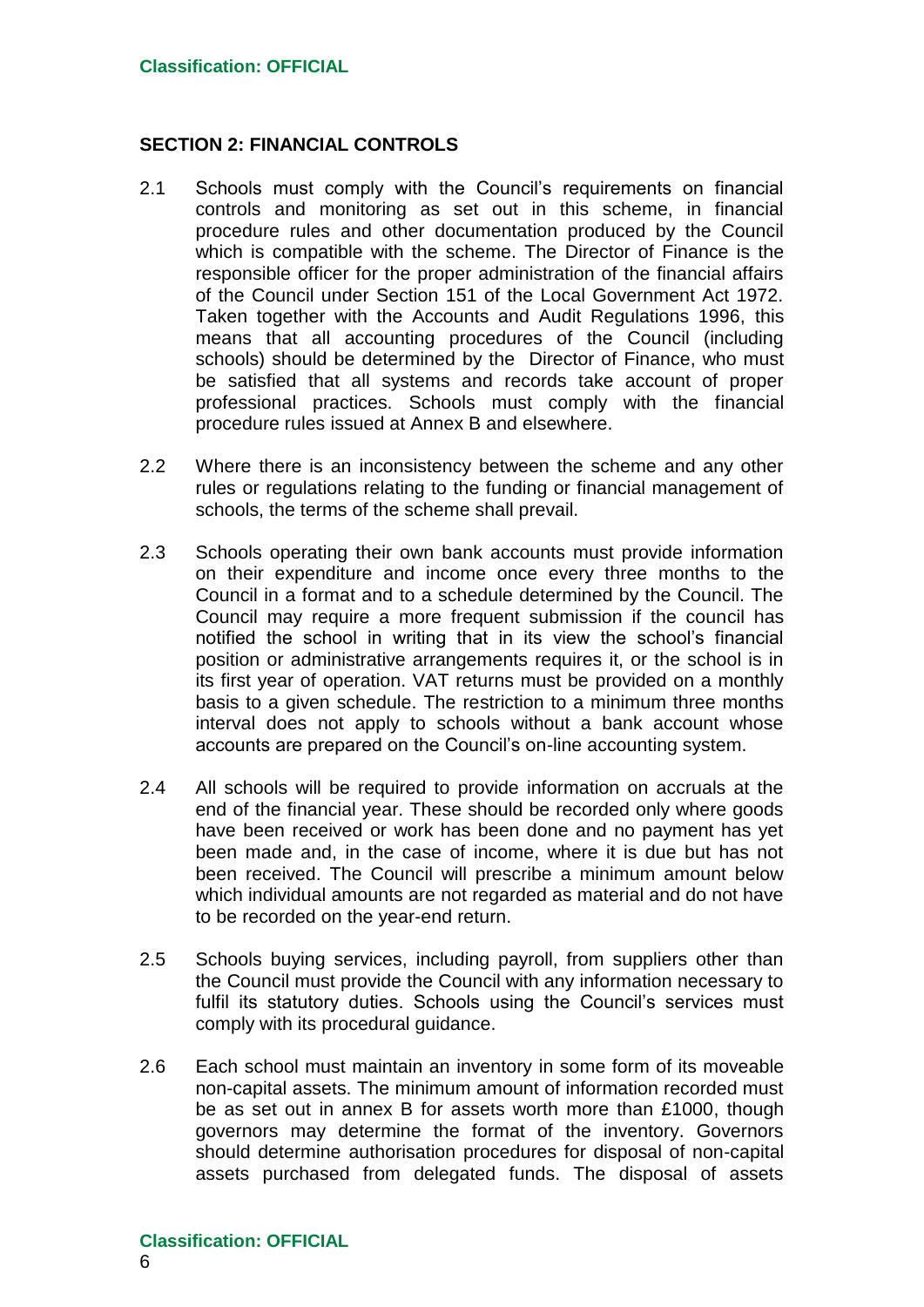purchased from centrally-funded budgets requires the approval of the Director of Finance.

- 2.7 Schools must comply with accounting policies and procedures, including those relating to the financial year-end, issued by the Council and must supply any relevant information in connection with these.
- 2.8 Governors may decide formally whether or not to take action to collect amounts owed to the delegated budgets which are unpaid.
- 2.9 Each school must submit a budget plan to the Council by 1 May each year showing its planned spending for that financial year and the assumptions underpinning the budget plan. The format of the budget plan will be determined by the Council and will be compliant with the Consistent Financial Reporting framework. Schools must take full account of estimated deficits/surpluses at the previous 31 March in their budget plan. Each school must revise its budget plan when its out-turn position from the previous financial year has been finalised. Schools using the Council's financial system must adjust their budget on the system to ensure that the budget remains in balance or within any approved deficit. The Council may require schools to submit a financial forecast covering each year of a multi-year period.
- 2.10 Schools must seek to achieve efficiencies and value for money, to optimise the use of their resources and to invest in teaching and learning, taking into account the Authority's purchasing, tendering and contracting requirements.

It is for heads and governors to determine at school level how to secure better value for money.

- 2.11 Schools are allowed to vire freely between budget headings within their delegated budgets subject to internal approval mechanisms agreed by governors. Virements cannot be made between their delegated budget and ring-fenced devolved funds.
- 2.12 Schools will be covered by, and must co-operate with, the internal audit procedures and structure determined by the Council, and the Council's external audit regime as determined by the National Audit Office. Schools must provide access to their records to both internal and external auditors as appropriate.
- 2.13 Schools may spend funds from their budget share to obtain external audit certification of their accounts, separately from the Council's internal and external audit processes. Any external audit commissioned by a school would have to take into account the status of the school as a spender of Council funds.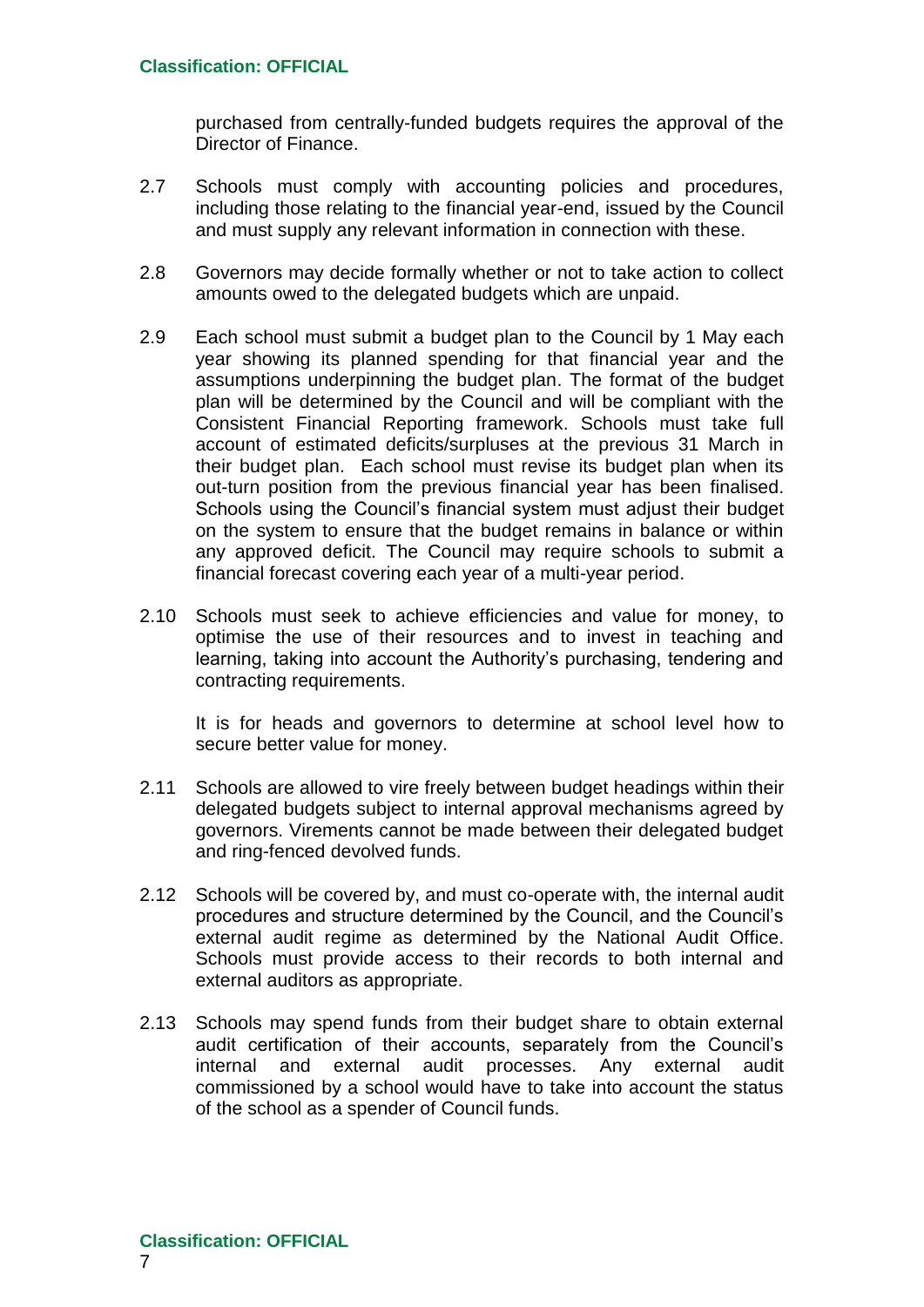- 2.14 Schools must be able to provide audit certificates in respect of voluntary and private funds, and accounts of any trading organisations controlled by the school.
- 2.15 The governing body of each school must have a register which lists for each member of the governing body and every member of staff, any business interests they or any member of their immediate family have, any other educational establishments that they govern and any relationships between school staff and members of the governing body. Schools must keep the register up to date with notification of changes and through annual review of entries, and must make the register available for inspection by governors, staff, parents and the Council and to publish the register, for example on a publicly accessible website. A sample register of business interests is attached at Annex C
- 2.16 Schools must comply with the Council's financial procedure rules and rules of procedure in purchasing, tendering and contracting matters. Schools should assess in advance, where relevant, the health and safety competence of contractors, taking account of the Council's policies and procedures. Sections of the Council's financial procedure rules and rules of procedure do **not** apply if they would require schools:
	- to do anything incompatible with any of the provisions of the scheme, or any statutory provision, or any EU Procurement Directive;
	- to seek fewer than three tenders in respect of any contract with a value exceeding £10,000 in any one year;
	- to select suppliers only from a Council approved list, though schools should be aware that there may be financial benefits in using the services of the Council's Procurement Officer;
	- to seek Council officer countersignature for any contracts for goods or services for a value below £60,000 in any one year.
- 2.17 For contracts below £10,000, schools are recommended to use existing relevant corporate contracts if there is one. If this is not used then three quotations should be obtained.

For contracts over £10,000 but below £100,000, three written quotes must be obtained. However, in cases of urgency, or for any other good reason, the Authorised Officer may obtain fewer quotes, provided the reasons are recorded in writing and retained on the Contract File. The Authorised Officer must record on the Contract File the subject matter of the quote, the names of the firms invited to quote, their responses – including details of any quotes received – and the reasons why the successful quote was accepted.

For contracts above £100,000, an invitation to tender must be sent to at least four organisations on an approved list, or to all of them if there are less than four. If a list is not available, or the Authorised Officer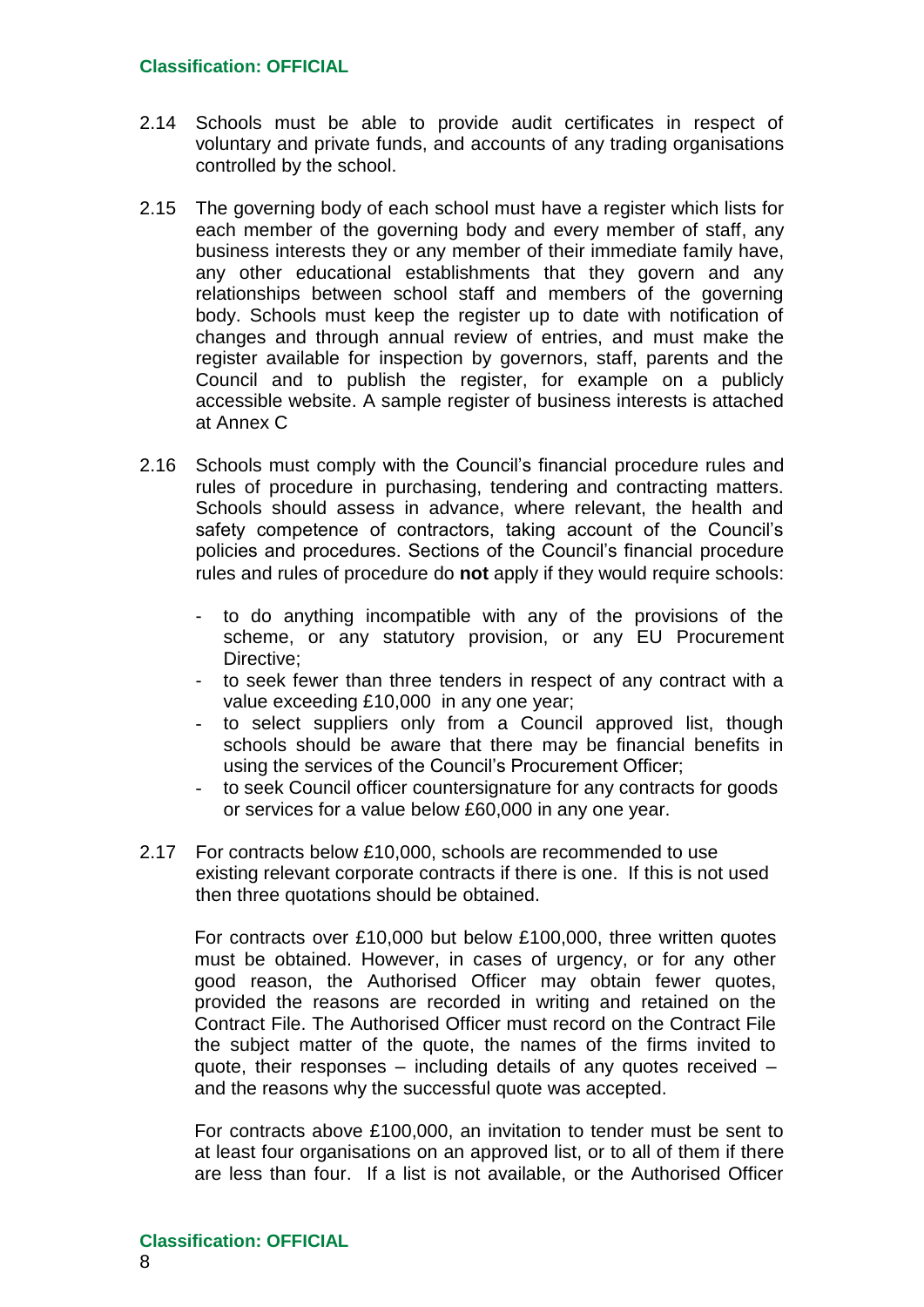decides not to use it in consultation with the chief Legal Officer, then either a public notice inviting direct tenders or expressions of interest should be issued. For contracts of a specialist nature, tenders can be sought from at least four organisations, provided that the Authorised Officer consults the Chief Legal Officer and the appropriate Council Cabinet Member and records, in writing on the Contract File, the justification for using this course of action rather than giving public notice.

- 2.18 Schools have the right to opt out of Council arranged contracts.
- 2.19 Although governing bodies are empowered under paragraph 3, section 1 of the Education Act 2002 to enter into contracts, in most cases they do so on behalf of the Council as maintainer of the school and the owner of the funds in the budget share. Other contracts may be made solely on behalf of the governing body, when the governing body has clear statutory obligations – for example, contracts made by aided or foundation schools for the employment of staff.
- 2.20 The Council may make sums available to schools from central funds in the form of allocations which are additional to and separate from the schools' budget shares. Such allocations will be subject to conditions setting out the purposes for which the funds will be used, and schools must be able to account for such earmarked funding. Earmarked funding may be spent only on the purposes for which it has been allocated and may not be vired into the school's budget share. The Council may require that earmarked funds are returned to the Council if they have not been spent in the course of the year, or within the period over which schools are allowed to use the funding if different. Where payments to schools of devolved specific or special grant are made the Council is barred from making any deduction in respect of interest costs to the Council.
- 2.21 Governing bodies may use their budget shares to meet the cost of capital expenditure on the school premises. This includes expenditure by the governing body of a voluntary aided school on work which is their responsibility under paragraph 3, section 3 of the School Standards and Framework Act 1998. The governing body must notify the Strategic Director of People of any planned capital expenditure (including any improvement work or change to a mechanical or electrical system) and, where this is greater than £15,000, must take into account any advice from the Director of People as to the merits of the proposed expenditure. *Notification should include which relevant professional adviser has been consulted.* If the premises are owned by the Council, or the school has voluntary controlled status, then the governing body must seek the consent of the Director of People to the proposed works, but such consent can be withheld only on health and safety grounds. If the premises are not owned by the Council, the governing body must obtain consent from the owner of the premises where necessary. In voluntary-aided schools, the DfE grant aid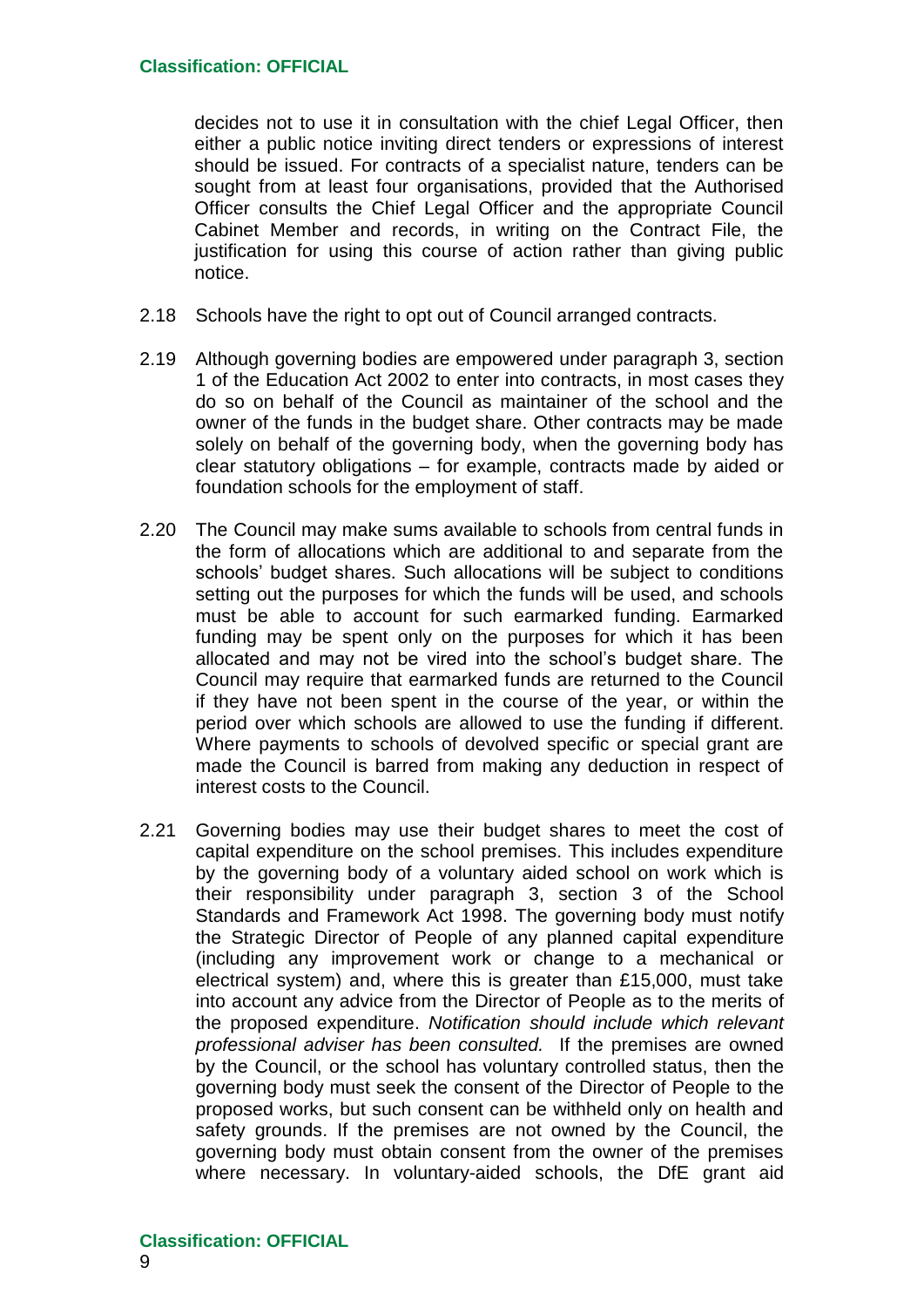returned to governors for projects financed from delegated funds must be transferred back to the budget share.

- 2.22 Any capital work which affects pupil accommodation must be notified to the Director of People to enable the Council to plan for pupil numbers.
- 2.23 Schools must report to the Director of Finance any expenditure from its delegated budget which would be classified as capital expenditure within the Council's accounts.

#### 2.24 Schools Financial Value Standard (SFVS)

All local authority maintained schools (including nursery schools and Pupil Referral Units (PRUs) that have a delegated budget) must demonstrate compliance with the Schools Financial Value Standard (SFVS) and complete the assessment form on an annual basis. It is for the school to determine at what time in the year they wish to complete the form.

Governors must demonstrate compliance through the submission of the SFVS assessment form signed by the Chair of Governors. The form must include a summary of remedial actions with a clear timetable, ensuring that each action has a specified deadline and an agreed owner. Governors must monitor the progress of these actions to ensure that all actions are cleared within specified deadlines.

All maintained schools with a delegated budget must submit the form to the local authority before 31 March and annually thereafter.

2.25 Fraud

All schools must have a robust system of controls to safeguard themselves against fraudulent or improper use of public money and assets.

The governing body and head teacher must inform all staff of school policies and procedures related to fraud and theft, the controls in place to prevent them; and the consequences of breaching these controls. This information must also be included in induction for new school staff and governors.

## *2.26* **Notices of financial concern**

The Council may issue a notice of concern to the governing body of any school it maintains where, in the opinion of the Chief Finance Officer and the Director of People, the school has failed to comply with any provisions of the scheme, or where actions need to be taken to safeguard the financial position of the Council or the school.

Such a notice will set out the reasons and evidence for it being made and may place on the governing body restrictions, limitations or prohibitions in relation to the management of funds delegated to it.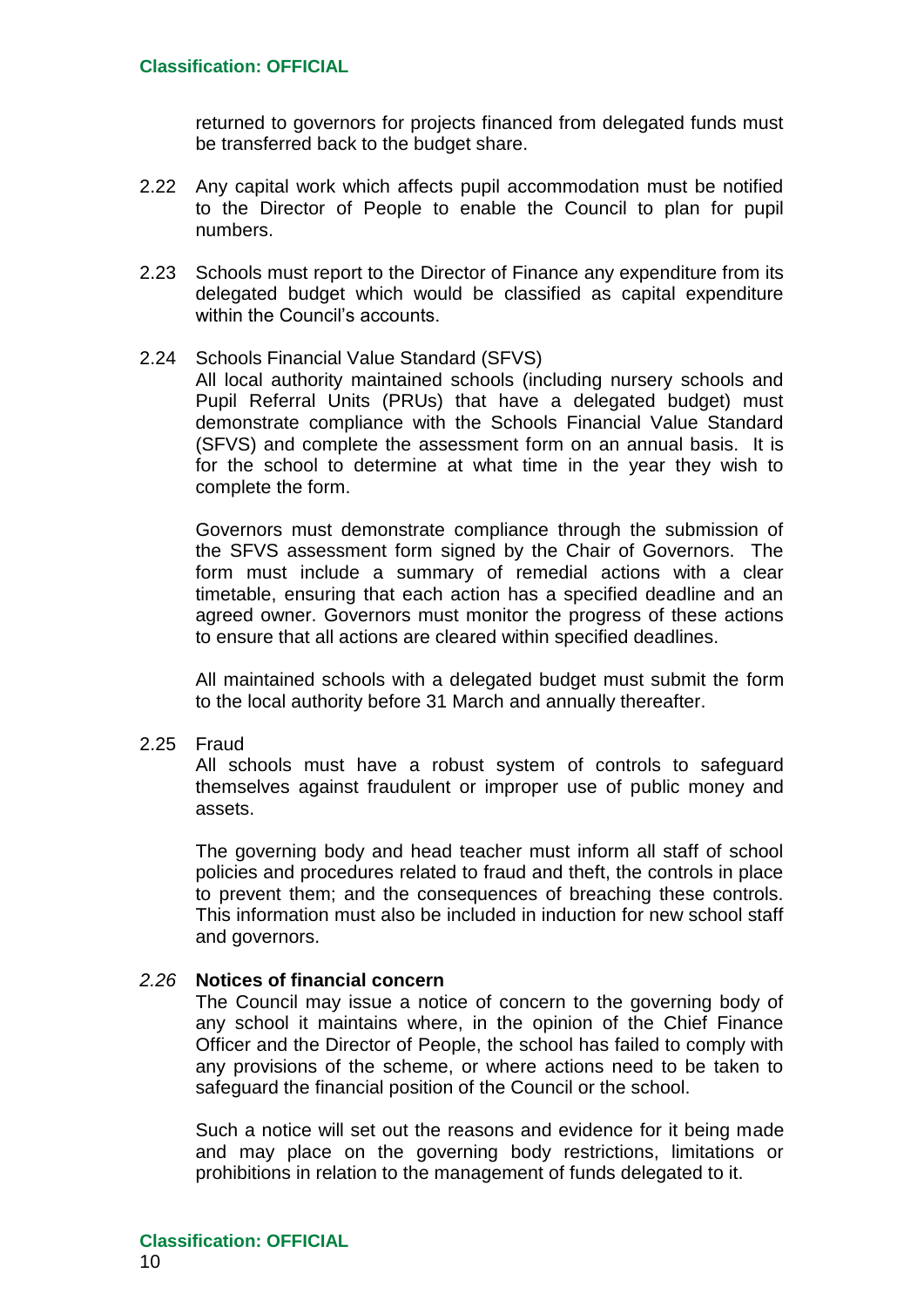These may include:

- insisting that relevant staff undertake appropriate training to address any identified weaknesses in the financial management of the school;
- insisting that an appropriately trained/qualified person chairs the finance committee of the governing body;
- placing more stringent restrictions or conditions on the day to day financial management of a school than the scheme requires for all schools – such as the provision of monthly accounts to the Council;
- insisting on regular financial monitoring meetings at the school attended by Council officers;
- requiring a governing body to buy into the Council's financial management systems;
- imposing restrictions or limitations on the manner in which a school manages extended school activity funded from within its delegated budget share – for example by requiring a school to submit income projections and/or financial monitoring reports on such activities.

The notice will clearly state what these requirements are and the way in which and the time by which such requirements must be complied with in order for the notice to be withdrawn. It will also state the actions that the Council may take where the governing body does not comply with the notice.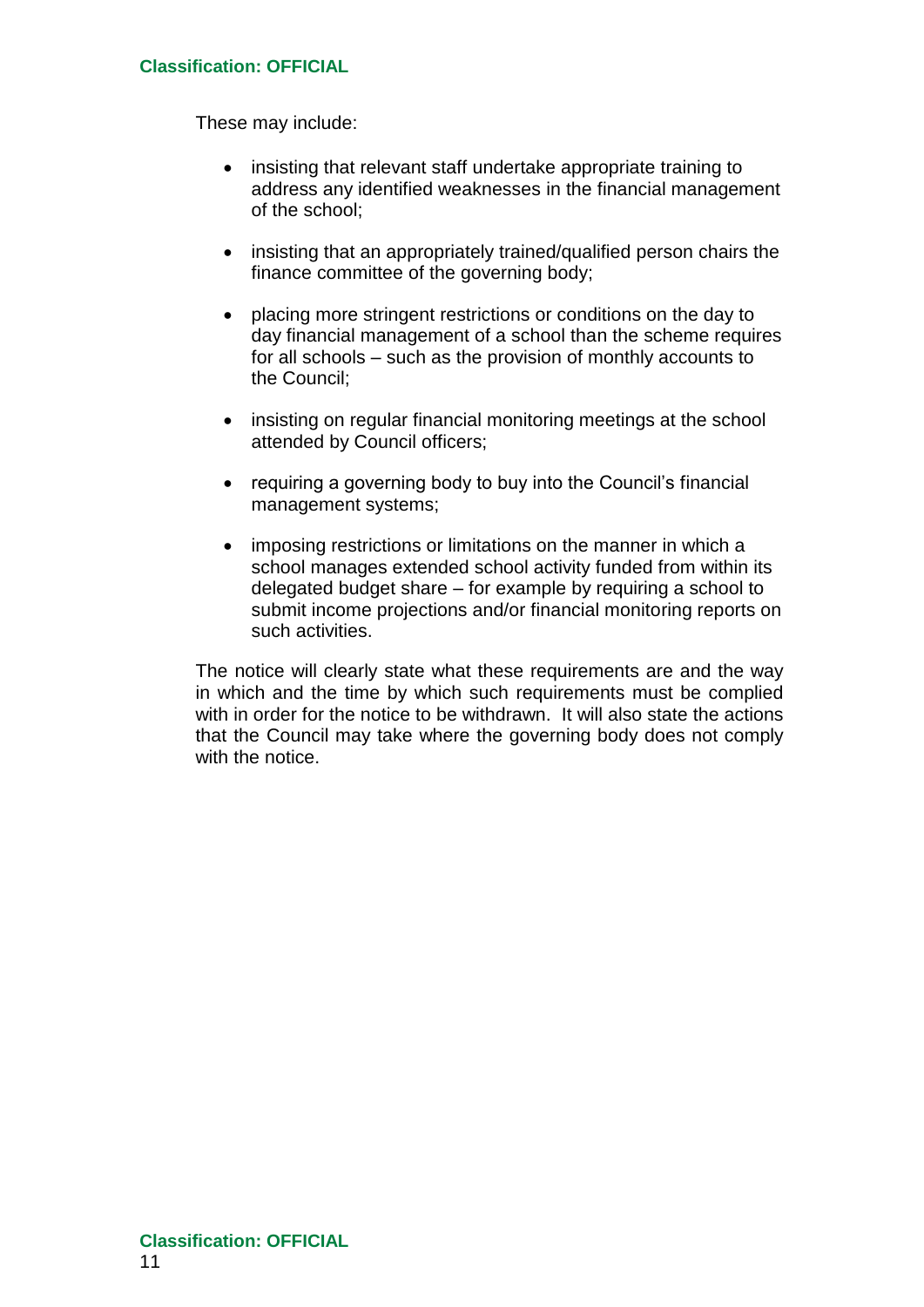## **SECTION 3: INSTALMENTS OF THE BUDGET SHARE; BANKING ARRANGEMENTS**

- 3.1 Where a school has a bank account separate from that of the Council, its budget share will be paid over in instalments. Any devolved funding will normally be paid in instalments as well. Schools without their own bank accounts may effectively draw on the whole of their budget share from the beginning of the year.
- 3.2 Where a school is operating a bank account for all its costs, the first instalment, of 8% of the school's budget share, will be paid into schools' bank accounts on the 1st of each month with a balancing 4% on the 30<sup>th</sup> March of each year. Where such days are not working days, payments will be made on the last previous working day. The Council will indemnify schools against any costs arising from the late payment of these installments and add interest at the current Bank of England base rate, where such late payments are the result of Council error.
- 3.3 Where a school chooses to operate a bank account for non-pay costs 8% of the budget share will be paid on 1<sup>st</sup> April. The subsequent monthly payments on the  $1<sup>st</sup>$  of each month will be 8% of the budget share adjusted for the deduction of the previous month's actual salary costs. A balancing payment of circa 4% will be paid on the 30 March as per 3.2 however, where a school's salary costs exceed the budget share paid, schools will be required to pay back into the Council's bank account the difference.
- 3.4 The Council believes that there should be no cashflow advantages or disadvantages to schools as a consequence of the choice between use of a local bank account and use of the Council's banking facilities. It will, therefore, pay an amount to schools without local bank accounts equivalent to the additional net interest that the Council estimates that a school would earn, were they to operate a local bank account, calculated on a standard basis using an average school payment profile. It will also pay interest on the average of year-end brought forward and estimated carried forward balances, with an adjustment in the following financial year to reflect the actual carry forward. The rate of interest used will be broadly equivalent to the average interest rate earned by the Council in managing its cash balances.
- 3.5 The Council reserves the right to change the timing and amount of payments to schools in future revisions to this scheme, as circumstances dictate. However, it will ensure that any further changes to this scheme continue to maintain a policy of financial neutrality between local bank accounts and use of the Council's bank account.
- 3.6 All maintained schools have the choice to operate external bank accounts into which their budget share is paid and, that where schools have such accounts, they shall be allowed to retain all interest payable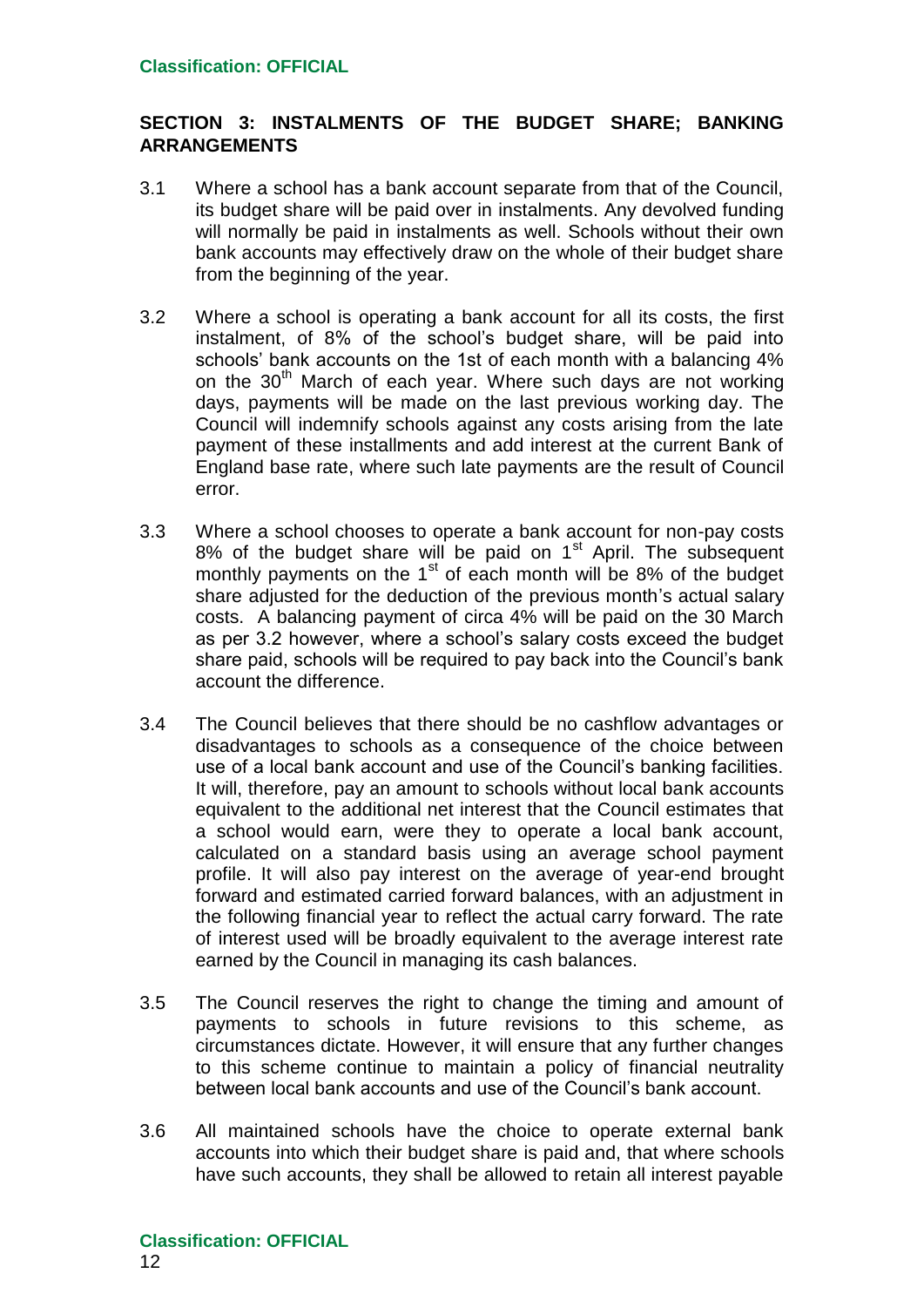on the account. Schools may also choose to operate a bank account for non-pay costs only. Where a school chooses to open a bank account the Council shall, if the school desires, transfer immediately to the account an amount agreed by both school and the Council as the estimated surplus balance held by the Council in respect of the school's budget share. There will be a subsequent correction when accounts for the relevant year have been finalised.

- 3.7 Any school wishing to operate a bank account for the first time must notify the Director of Finance by 1st January in the previous financial year. New bank accounts can only take effect from the beginning of each financial year.
- 3.8 Changes to existing accounts may normally only be made with effect from the beginning of each financial year. Any notification of changes for a new financial year must be made to the Council by 1st March. A school wishing to change its account during the financial year must give at least one month's notice to the Council.
- 3.9 The Director of Finance must be satisfied that schools operating their own bank account have sufficient controls and arrangements in place as defined in the financial procedure rules and other guidance issued by the Director of Finance.
- 3.10 For schools wishing to operate a bank account for the first time, bank accounts can only be set up on the authority of the Director of Finance.
- 3.11 Transfers will be made by BACS transfer.
- 3.12 No school will be permitted to operate a bank account for the first time if the school currently has a licensed deficit or if the Director of Finance estimates that it will have a deficit at the end of the previous financial year.
- 3.13 No school will be allowed to have a bank overdraft.
- 3.14 All bank accounts must be with an institution on the Council's approved list (see Annex E), except that schools having bank accounts with other banks prior to 1 April 2001 must be allowed to retain those accounts*.* Any new accounts opened subsequently must be on the list. The list of approved institutions will be reviewed periodically.
- 3.15 Schools will be allowed to have accounts for budget share purposes which are in the name of the school rather than the Council. However, if a school has such an account, the account mandate should provide that the Council is the owner of the funds in the account, that the Council is entitled to receive bank statements, and that it can take control of the account if the school's right to a delegated budget is suspended by the Council.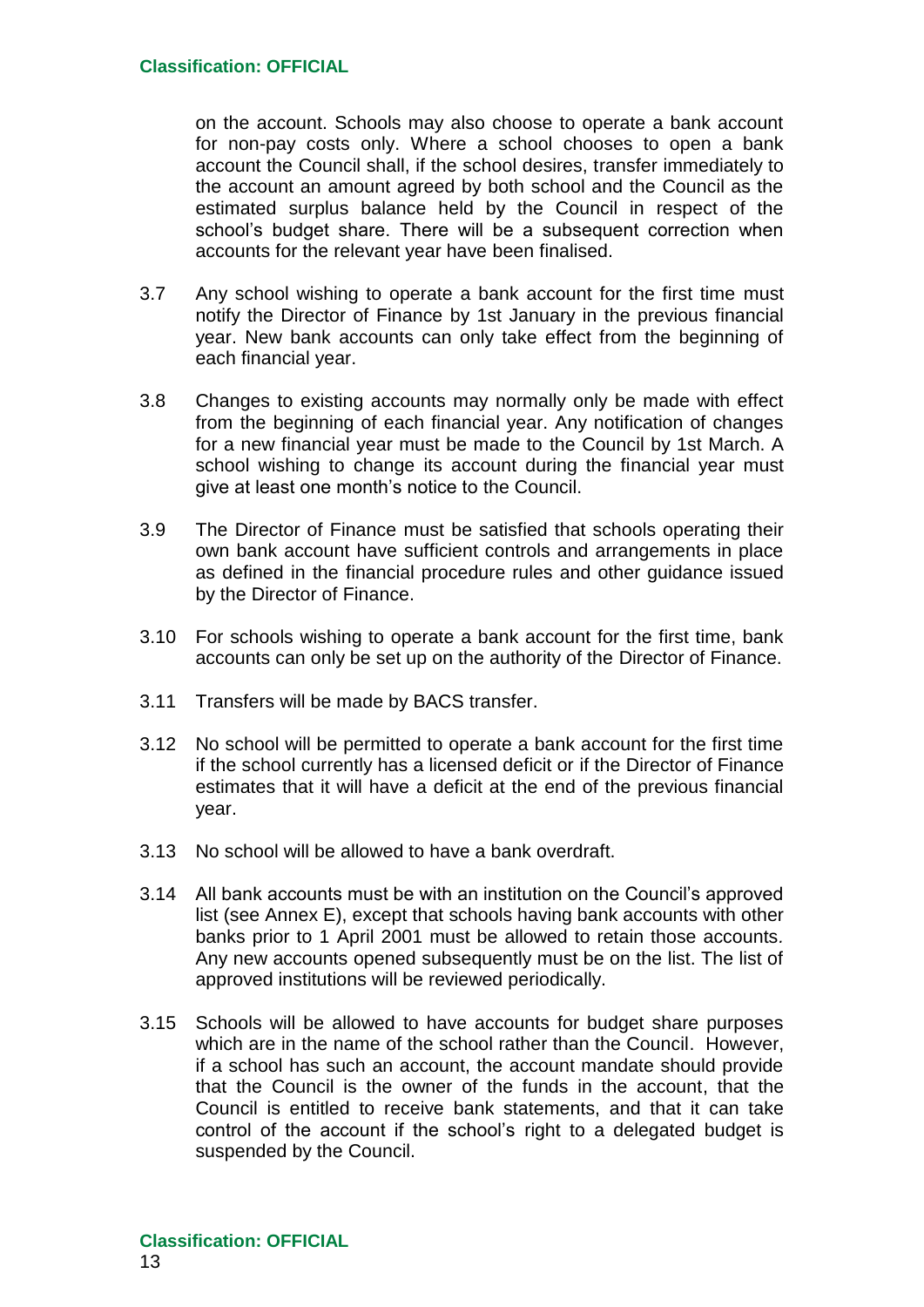- 3.16 Authorised signatories for bank accounts should be either employees of the Council or the school*.*
- 3.17 Borrowing by Schools Governing bodies of schools may borrow money (including the use of finance leases) from sources external to the Council only with the written permission of the Secretary of State*.* The cost of servicing debts incurred by Trustees and Foundations cannot be charged directly from delegated budgets, though schools are free to agree a charge for a service which the Trustees or Foundation are able to provide as a consequence of their own borrowing.
- 3.18 Schools are to be granted permission to borrow where the Secretary of State has introduced limited schemes in order to meet broader policy objectives. Schools are permitted to use these schemes without prior approval (current example is the Salix Scheme).

This provision does not apply to loan schemes run by the Council.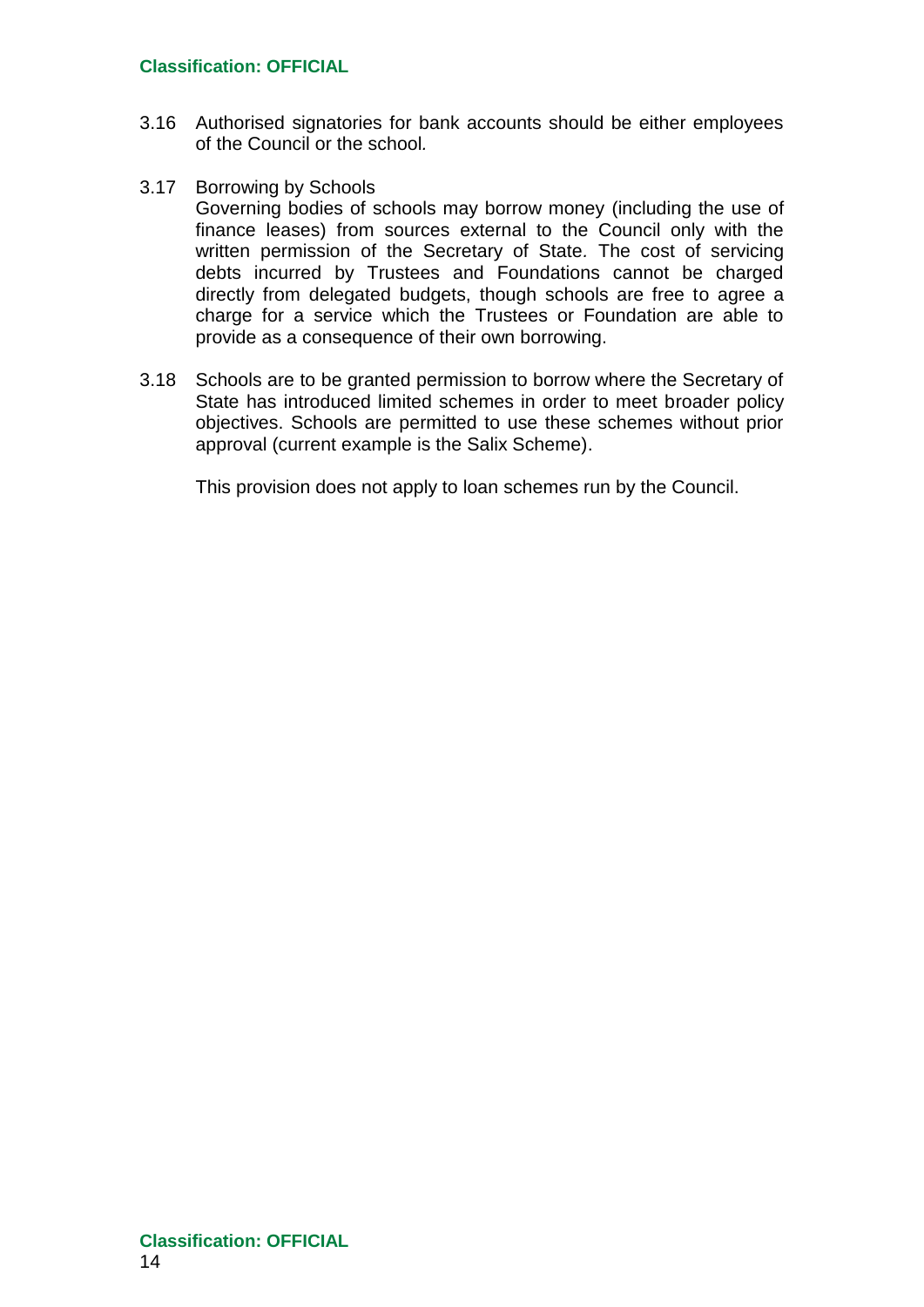## **SECTION 4: THE TREATMENT OF SURPLUS AND DEFICIT BALANCES ARISING IN RELATION TO BUDGET SHARES**

- 4.1 Schools will carry forward from one financial year to the next any shortfall in expenditure relative to the school's budget share for the year, plus or minus any balance brought forward from the previous year. The Council cannot write off the deficit balance of any school. Where a school operates a bank account for the first time and requests an immediate transfer of the estimated surplus balance, the Strategic Director of Resources will make this estimate, in consultation with the school, on the basis of the financial information available at the end of the February preceding the new financial year. This will be paid as part of the first instalment in April. Any subsequent adjustment following the closure of the accounts will be made to the first installment after the Director of Finance has certified that the accounts for school expenditure have been completed*.*
- 4.2 Balances held by the Council on behalf of schools will attract interest. The method of calculation is to be found in separate guidance.
- 4.3 When a school closes, any balance (whether surplus or deficit) reverts to the Council. It cannot be transferred as a balance to any other school, except where in a funding period, a school has been established or is subject to a prescribed alteration as a result of the closure of a school, a local authority may add an amount to the budget share of the new or enlarged school to reflect all or part of the unspent budget share of the new or enlarged school (including any surplus carried over from the previous funding periods) of the closing school for the funding period in which it closes.

A surplus balance transfers to an academy where the school converts to academy status under section 4(1)(a) of the Academies Act 2010.

4.4 Licensed Deficits

Schools are normally required to set a balanced budget for each financial year, taking into account any brought forward surplus balance or deficit. In exceptional circumstances*,* the Council's Cabinet may approve a licensed deficit, whereby a school is allowed to plan for a deficit at the end of the financial year. Licensed deficits will normally only be approved where there has been a significant reduction in pupil numbers or an overspend has arisen because of large items of expenditure which could not have been anticipated. The purpose of the deficit must be agreed with the Council in advance and in writing, and must be clearly set out and included in the minutes of the governing body. Where a school has a local bank account, it must submit quarterly interim budgeted cash-flow forecasts. Schools will not be permitted to operate a licensed deficit concurrently with a budget support arrangement facilitated by diocesan authorities.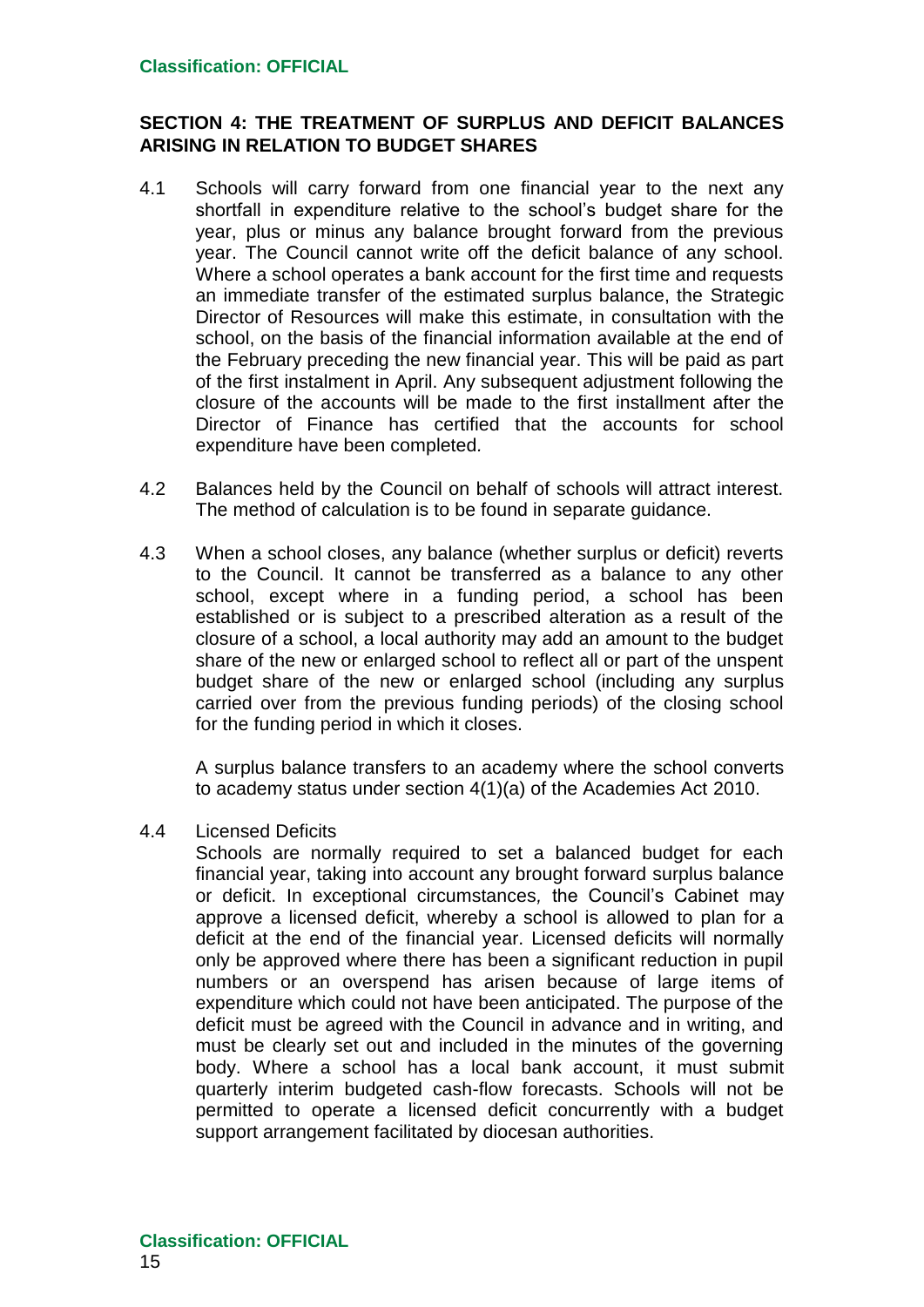- 4.5 A school requesting a licensed deficit must submit a detailed plan for scrutiny by the Director of Finance and the Director of People Services by 1 May in the first financial year of the proposed plan. The plan must be approved by the Council's Cabinet. Normally, schools would be expected to remove the deficit by the end of the second financial year; the maximum period allowable would be by the end of the third financial year. The Council's Cabinet will be asked to consider removing delegated powers from the school if it has failed to remove the deficit by the end of the third financial year.
- 4.6 The maximum permitted size of a licensed deficit will be 5% of a school's budget share. The maximum proportion of the collective school balances held by the Council which can be used to back the scheme is 20%. Balances held by schools in external bank accounts, which remain the property of the Council if made available by the Council initially, may be used to back this arrangement if agreed with those schools.

## 4.7 Loan Schemes

The Council will operate a loan scheme for schools where a school wishes to incur a major item of expenditure and spread the cost over more than one year. The maximum period will be three years. The loan scheme will operate only in respect of expenditure falling within the Individual Schools Budget. Actual payments will be made into the school's budget on condition that a corresponding sum, together with a fee for administration, is repaid from the school's budget share within an agreed timescale. The maximum amount by which any school can benefit from the scheme in any financial year is 5% of its budget share, and the maximum proportion of the collective balances held by the Council which is used to back the scheme is 20%. Balances held by schools in external bank accounts, which remain the property of the Council if made available by the Council initially, may be used to back this arrangement if agreed with those schools. Any request must be approved by the Director of Finance. Details of the scheme will be issued and updated by the Director of Finance.

Loans will only be used to assist schools in spreading the cost over more than one year of large one-off individual items of a capital nature that have a benefit to the school lasting more than one financial or academic year. Loans will not be used as a means of funding a deficit that has arisen because a school's recurrent costs exceed its current income. If loans are made to fund a deficit and a school subsequently converts to academy status, the Secretary of State will consider using its power under paragraph 13(4)(d) of section 1 of the Academies Act 2010 to make a direction to the effect that such a loan does not transfer, either in full or part, to the new Academy school.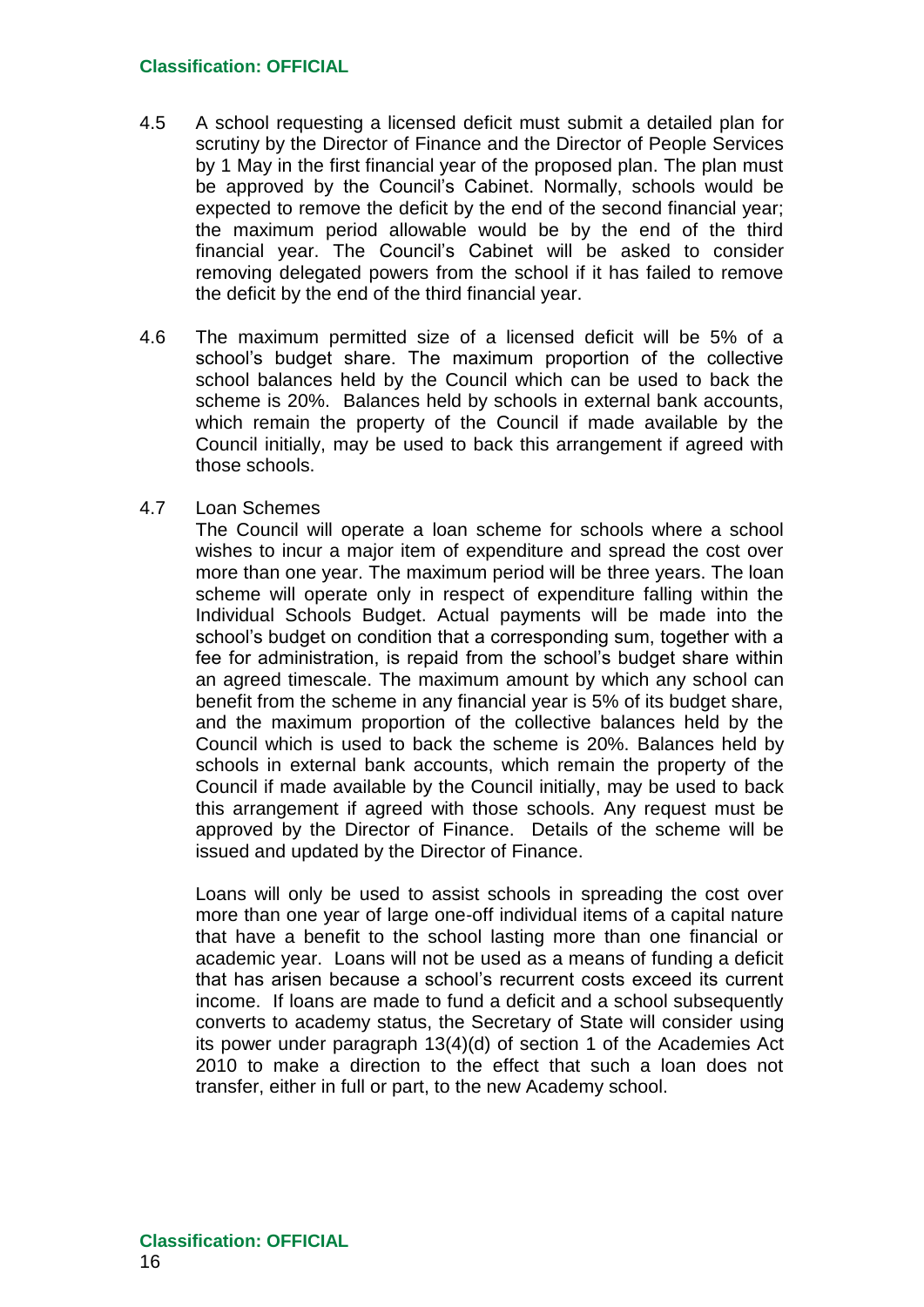## **SECTION 5: INCOME**

- 5.1 Schools will retain income from lettings of the school premises which would otherwise accrue to the Council, subject to any PFI (Private Finance Initiative) agreements. Schools may cross-subsidise lettings for community and voluntary use with income from other lettings, provided that there is no net cost to the budget share. Income from lettings of school premises should not normally be payable into voluntary or private funds held by the school.
- 5.2 Schools must have regard to directions issued by the Council as to the use of school premises as permitted under the School Standards and Framework Act 1998 for various categories of schools.
- 5.3 Schools will retain income from fees and charges, except where a service is provided by the Council from centrally retained funds. Schools must have regard to any policy statements on charging produced by the Council.
- 5.4 Schools will retain income from fund-raising activities.
- 5.5 Schools will retain the proceeds of sale of assets except in cases where the asset was purchased with non-delegated funds, or the asset concerned is land or buildings forming part of the premises and is owned by the Council. Income from the sale of assets purchased with delegated funds may only be spent for the purposes of the school.
- 5.6 Schools must comply with guidance issued relating to Value Added Tax on income.
- 5.7 Schools must comply with the directions within financial procedure rules relating to collection of income.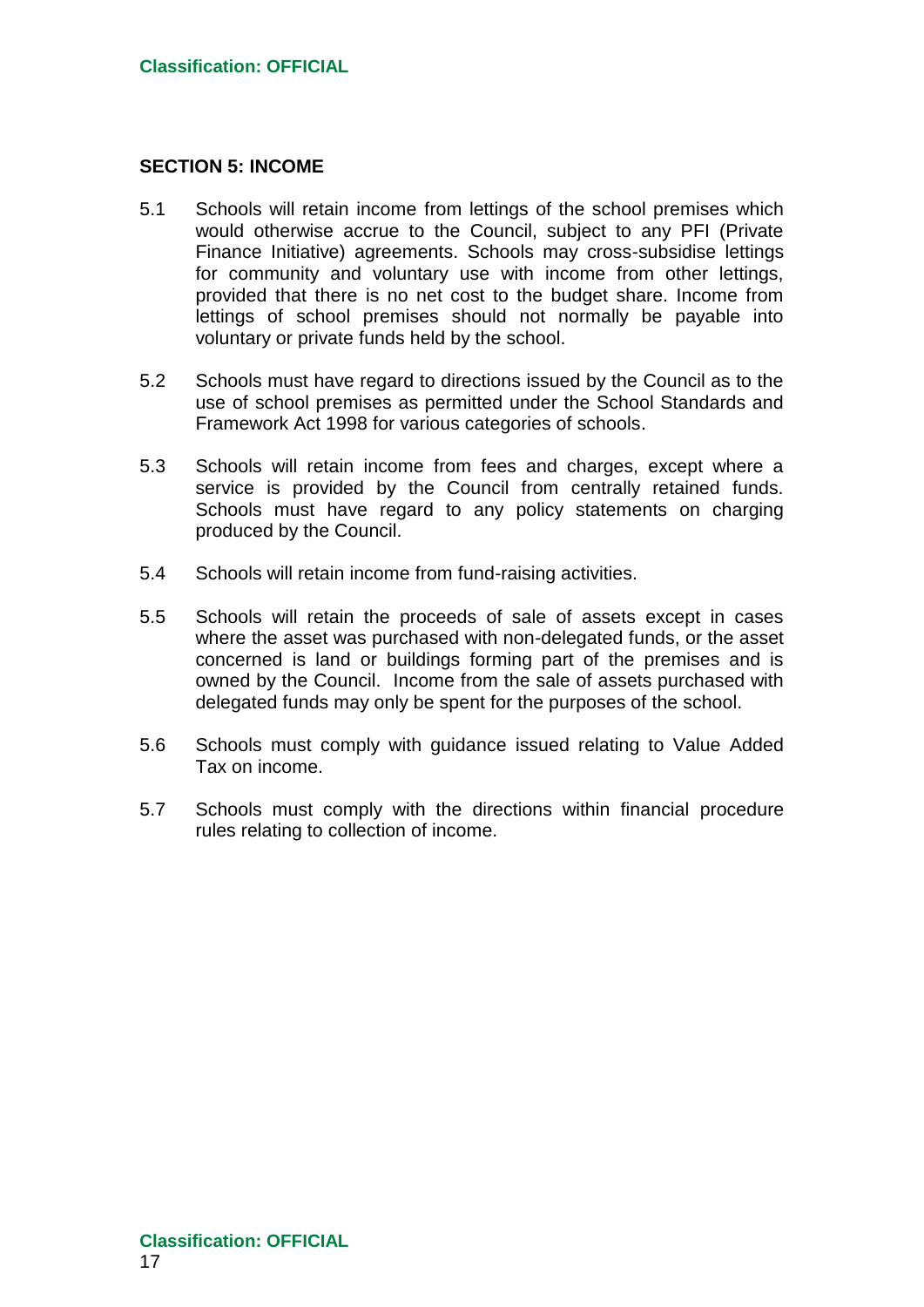## **SECTION 6: THE CHARGING OF SCHOOL BUDGET SHARES**

- 6.1 The budget share of a school may be charged by the Council without the consent of the governing body only in the circumstances listed in 6.2, and where the Council had necessarily incurred the expenditure. Salaries of school-based staff will be charged to school budget shares at actual cost. The Council must consult with a school as to the intention to charge and must notify a school when this has been done.
- 6.2 The circumstances in which charges may be made as outlined in paragraph 6.1 are:

(a) where premature retirement costs have been incurred without the prior written agreement of the Council to bear such costs, the amount chargeable being only the excess over the amount agreed by the Council;

(b) other expenditure incurred to secure resignations where the school had not followed Council advice;

(c) awards by courts and industrial tribunals against the Council, or jointly against the Council and the governing body, or against the governing body directly, or out of court settlements*,* arising from action or inaction by the governing body contrary to the Council's advice;

(d) expenditure by the Council in carrying out health and safety work or capital expenditure for which the Council is liable where funds have been delegated to the governing body for such work, but the governing body has failed to carry out the required work;

(e) expenditure by the Council incurred in making good defects in building work funded by spending from budget shares, where the premises are owned by the Council or the school has voluntary controlled status;

(f) expenditure incurred by the Council in insuring its own interests in a school where funding has been delegated but the school has failed to demonstrate that it has arranged cover at least as good as that which would be arranged by the Council;

(g) recovery of monies due from a school for services provided to the school, where a dispute over the monies due has been referred to a disputes procedure set out in a service level agreement, and the result is that monies are owed by the school to the Council;

(h) recovery of penalties imposed on the Council by HM Revenues and Customs, the Teachers Pensions organisation or regulatory authorities, as a result of school negligence;

(i) correction of Council errors in calculating charges to a budget share - for example, pension deductions;

(j) additional transport costs incurred by the Council arising from decisions by the governing body on the length of the school day, and failure to notify the Council of non-pupil days resulting in unnecessary transport costs;

(k) legal costs which are incurred by the Council because the governing body did not accept its advice;

*(*l) cost of work done in respect of teacher pension remittance and records for schools using payroll contractors other than the Council,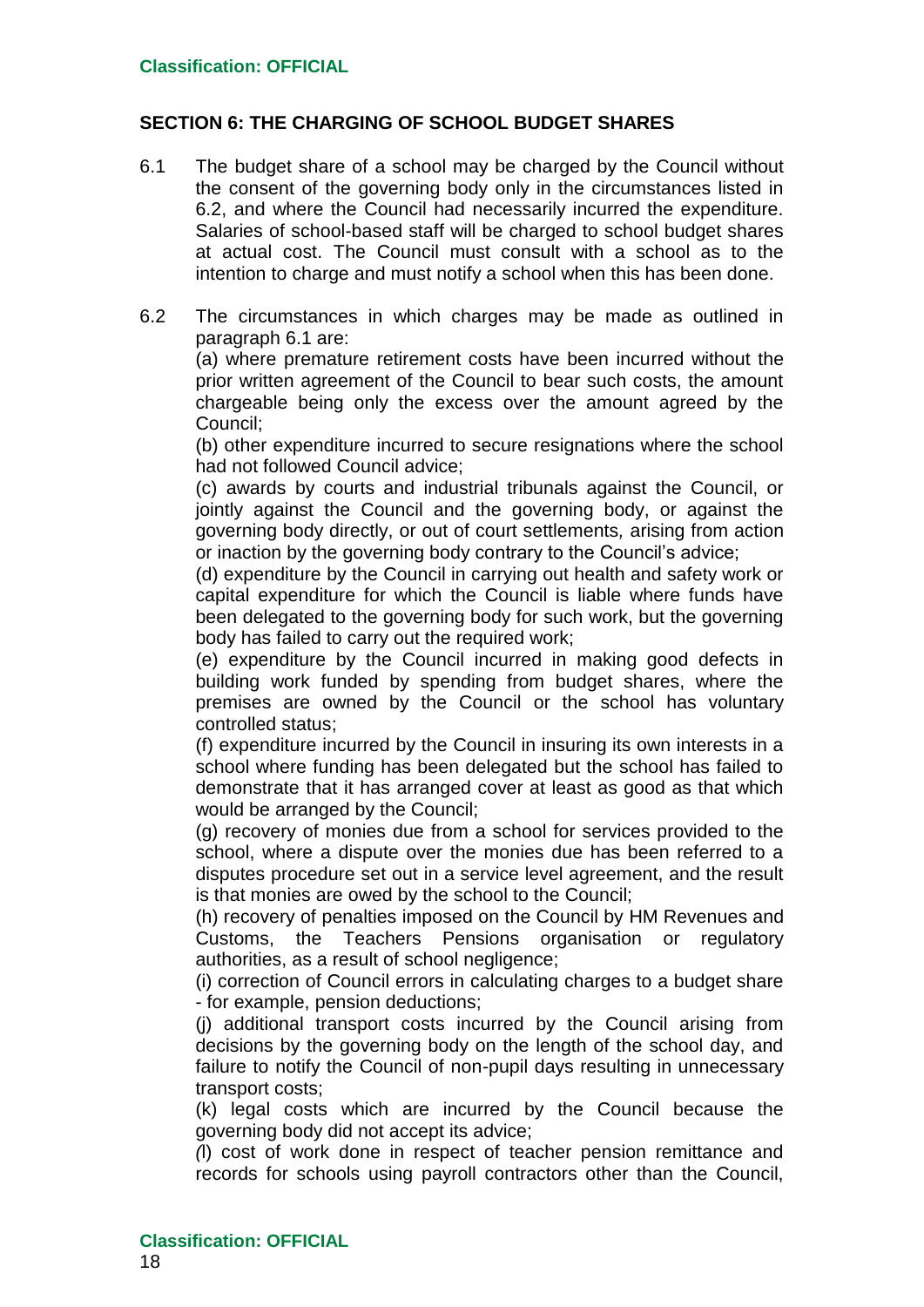the charge to be the minimum needed to meet the Council's compliance with its statutory obligations*;* 

(m) costs of necessary health and safety training for staff employed by the Council, where funding for training had been delegated but the necessary training not carried out;

(n) compensation paid to a lender where a school enters into a contract for borrowing beyond its legal powers, and the contract is of no effect

(o) where a supplier has made a claim for interest on a late payment, and a school did not make proper arrangements for prompt payment

(p) where the Council has incurred penalties as a result of a school withdrawing from an existing contract where the school has entered into the contract voluntarily or has been bound by the scheme

(q) where the Council is recovering an underspend on earmarked funding

(r) expenditure in complying with the requirements of an Education Health and Care Plan, where relevant funding has been delegated and the school has failed to arrange appropriate provision;

(s) *c*osts incurred by the Council due to submission by the school of incorrect data*;*

(t) recovery of amounts spent from specific grants on ineligible purposes*;*

*(*u) costs incurred by the Council as a result of the governing body being in breach of the terms of a contract*.*

(v) the Council is able to charge schools whose withdrawal from a cluster arrangement, into which they entered voluntarily, results in additional costs to the other schools in the cluster or to the LA. This charge will be proportionate to the additional costs incurred.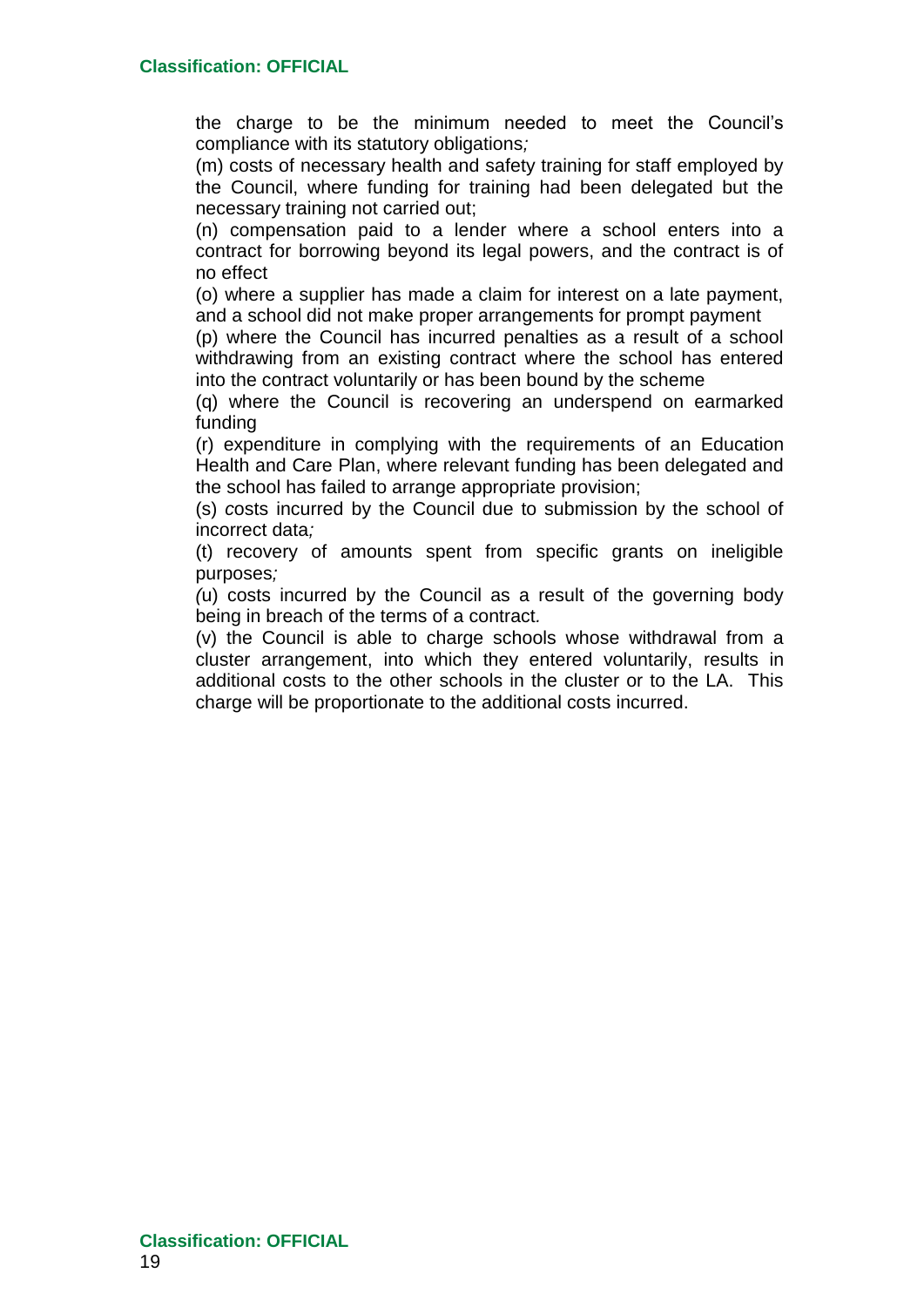## **SECTION 7: TAXATION**

- 7.1 HM Revenues and Customs have agreed that VAT incurred by schools relating to non-business activity when spending any funding made available by the Council is treated as being incurred by the Council, which can therefore reclaim it. All schools must separately account for and accurately record VAT and, where schools operate their own bank account, must report VAT separately on their monthly expenditure and income returns. Reimbursement of VAT will take place as part of the next payment following receipt of the monthly expenditure return.
- 7.2 The facility to reclaim VAT applies only to expenditure incurred by the school's budget. It does not apply to:
	- expenditure incurred by the governors of a voluntary aided school when carrying out their statutory responsibilities to maintain the interior and exterior of their school premises;
	- expenditure incurred by any private fund*.*
- 7.3 Schools must comply with any guidance on tax issued by the Director of Finance, and with the statutory requirements of HM Revenues and Customs, and Teachers Pensions organisation*.*
- 7.4 Schools must comply with statutory requirements and guidance issued by the Council relating to self-employment*.*
- 7.5 In order to ensure that the performance of the duty on the Council to supply Teachers Pensions with information under the Teachers' Pensions Regulations 1997, the following conditions are imposed on the Council and governing bodies of all maintained schools covered by this Scheme in relation to their budget shares and come into effect on 1 November 2002. The conditions only apply to governing bodies of maintained schools who have not entered into an arrangement with the Council to provide payroll services.
- 7.6 A governing body of any maintained school, whether or not the employer of the teachers at such a school, which has entered into any arrangement or agreement with a person other than the Council to provide payroll services, shall ensure that any such arrangement or agreement is varied to require that person to supply salary, service and pensions data to the Council which the Council requires to submit its annual return of salary and service to Teachers' Pensions and to produce its audited contributions certificate. The Council will advise schools each year of the timing, format and specification of the information required. A governing body shall also ensure that any such arrangement or agreement is varied to require that Additional Voluntary Contributions (AVCs) are passed to the Council within the time limit specified in the AVC scheme. The governing body shall meet any consequential costs from the school's budget share.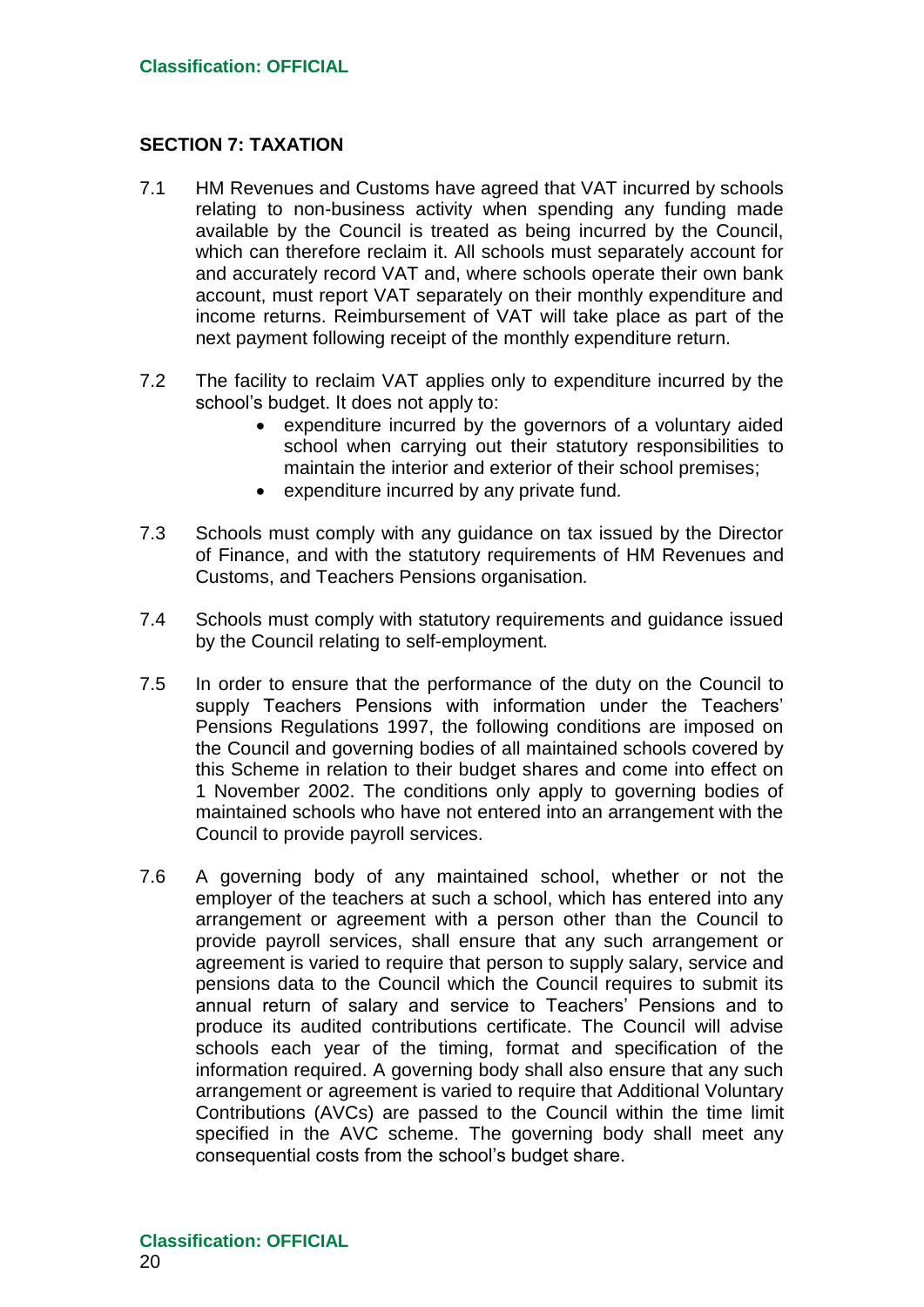- 7.7 A governing body of any maintained school which directly administers its payroll shall supply salary, service and pensions data to the Council which the Council requires to submit its annual return of salary and service to Teachers' Pensions and to produce its audited contributions certificate. The Council will advise schools each year of the timing, format and specification of the information required. A governing body shall also ensure that Additional Voluntary Contributions (AVCs) are passed to the Council within the time limit specified in the AVC scheme. The governing body shall meet any consequential costs from the school's budget share.
- 7.8 Redundancies and early retirements are charged against school delegated budgets in respect of all school based posts. Where costs are incurred through a Council led reorganisation, closure or amalgamation of schools the balances of the closing schools will be considered for use in the first instance. Redundancy payments can be charged to the central part of the schools budget if there are resultant savings to the schools budget.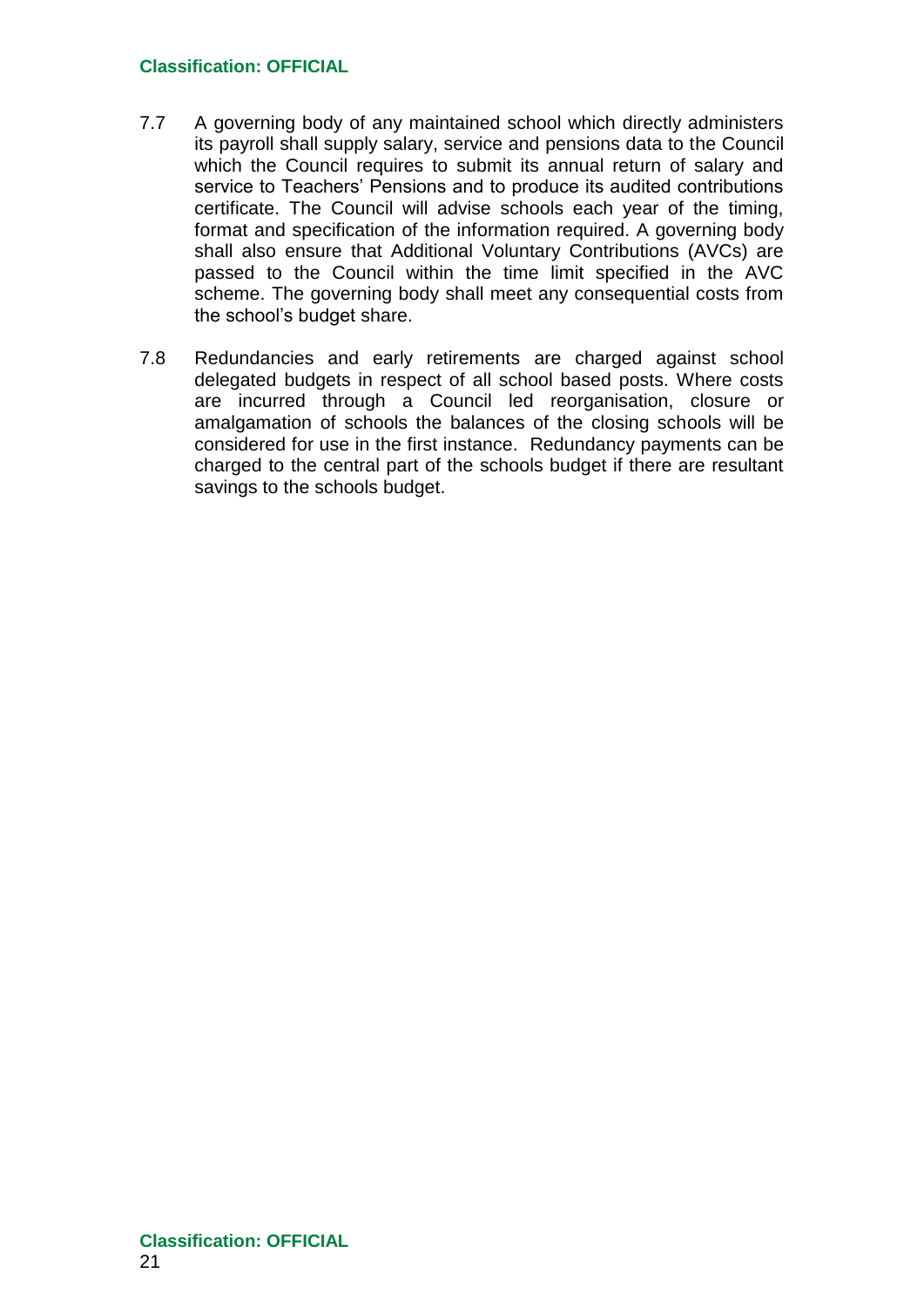## **SECTION 8: THE PROVISION OF SERVICES AND FACILITIES BY THE COUNCIL**

- 8.1 It is for the Council to determine on what basis services from centrally retained funds will be provided to schools. The Council will not discriminate in its provision of services and other centrally-funded support on the basis of categories of schools except where funding has been delegated to some schools only or such discrimination is justified by differences in statutory duties or legal status.
- 8.2 Any arrangement with a school starting on or after 1 April 1999 to buy services or facilities from the Council (other than for centrally funded premises and liability insurance) is limited to a maximum of three years from the inception of the scheme or the date of the agreement, whichever is the later, and a maximum of five years for any subsequent agreement relating to the same services.
- 8.3 When a service is provided for which expenditure is not retainable centrally by the Council under the Regulations made under Section 45A of the Act, it must be offered at prices which are intended to generate income which is no less than the cost of providing those services. The total cost of the service must be met by the total income, even if schools are charged differentially*.*
- 8.4 Any service which the Council is providing on a buyback basis, other than premises and liability insurance, will be offered in a way which does not unreasonably restrict schools' freedom of choice among the services available, and where practicable, this will include provision on a service-by-service basis as well as in packages of services.
- 8.5 Service level agreements must be in place by 1 March each year for any services available from the Council to schools for the whole of the following financial year. If services are available to schools for the first time from 1 September in any given year, the service level agreements will be available from 15 June in that year*.*
- 8.6 If services or facilities are provided under a service level agreement whether free or on a buyback basis - the terms of any such agreement starting on or after the inception of the scheme will be reviewed at least every three years if the agreement lasts longer than that.
- 8.7 Services, if offered at all by the Council, will be available on a basis which is not related to an extended agreement, as well as on the basis of such agreements. Where schools choose to buy into either annual or extended agreements, they will not be able to withdraw from the service until the end of the agreed period.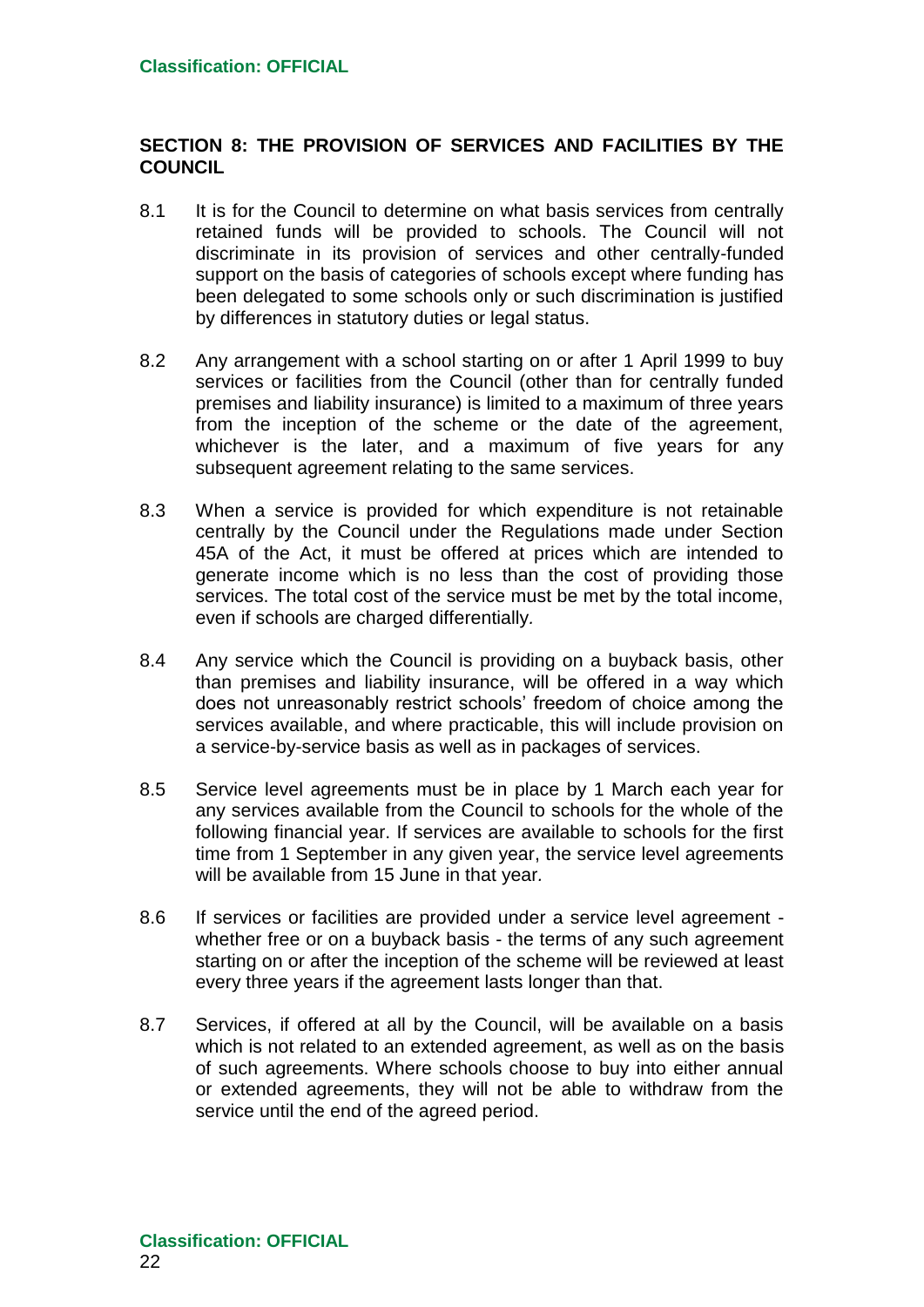8.8 Centrally arranged premises and liability insurance are specifically excluded from the requirements set out in this section, as the limitations envisaged may be impracticable for insurance purposes*.*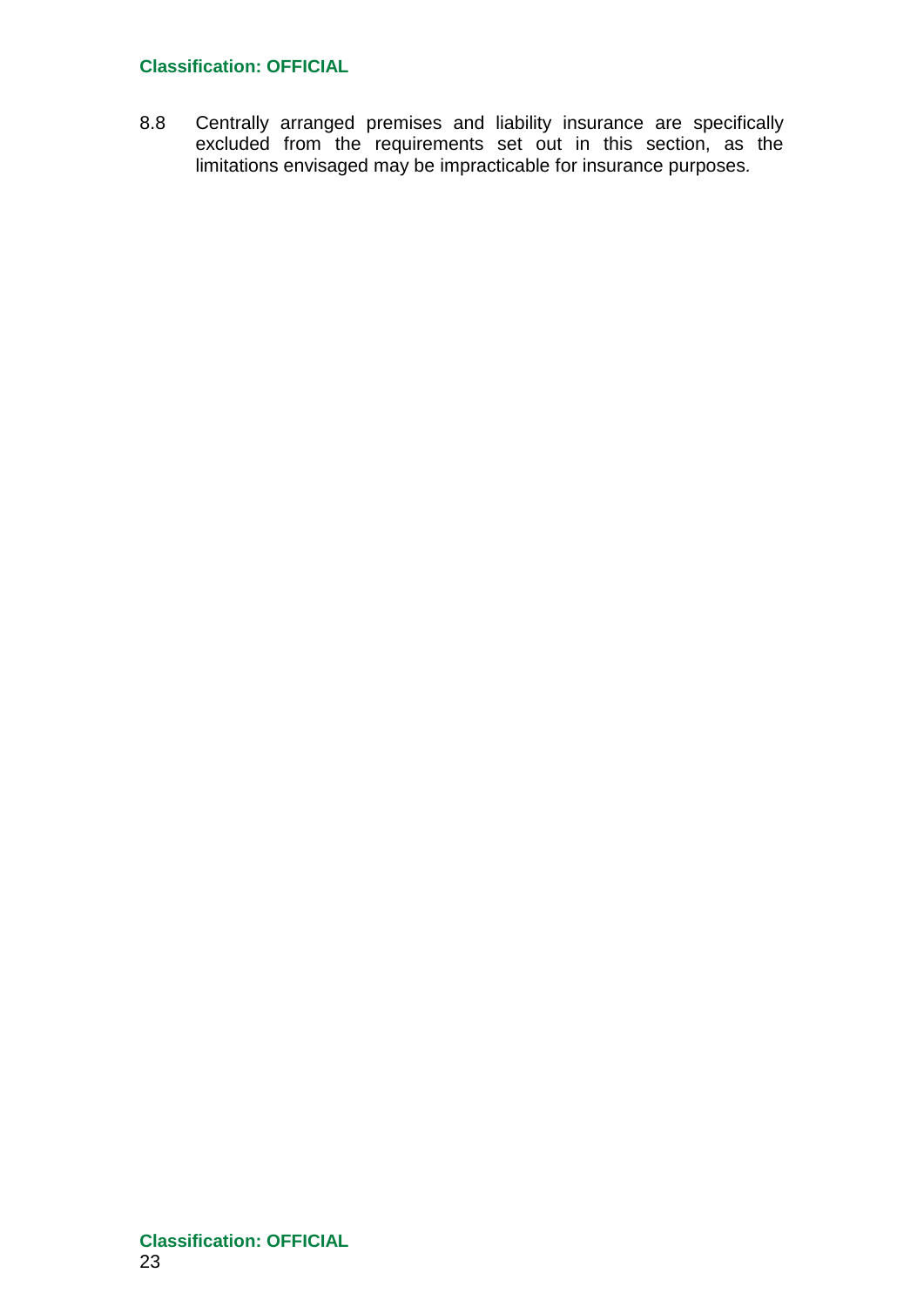## **SECTION 9: PFI (PRIVATE FINANCE INITIATIVE)/PPP (PUBLIC PRIVATE PARTNERSHIP) PROJECTS**

9.1 The Council shall have the power to issue regulations from time to time relating to PFI/PPP projects. Amongst other issues these may deal with the reaching of agreements with governing bodies of schools as to the basis of charges relating to such schemes; and the treatment of monies withheld from contractors due to poor performance. The Council will retain the power to charge to the school's budget share amounts agreed under a PFI/PPP agreement entered into by the governing body of a school*.*

## **SECTION 10: INSURANCE**

- 10.1 If funds for insurance are delegated to any school, the Council will require the school to demonstrate that cover relevant to the Council's insurable interests, under a policy agreed by the governing body, is at least as good as the relevant minimum cover arranged by the Council. The Council will have regard to the actual risks which might reasonably be expected to arise at the school in question in operating such a requirement, rather than applying an arbitrary minimum level of cover for all schools*.*
- 10.2 Schools which request full delegation of insurances must notify the Director of Finance by 1 February preceding the financial year in question.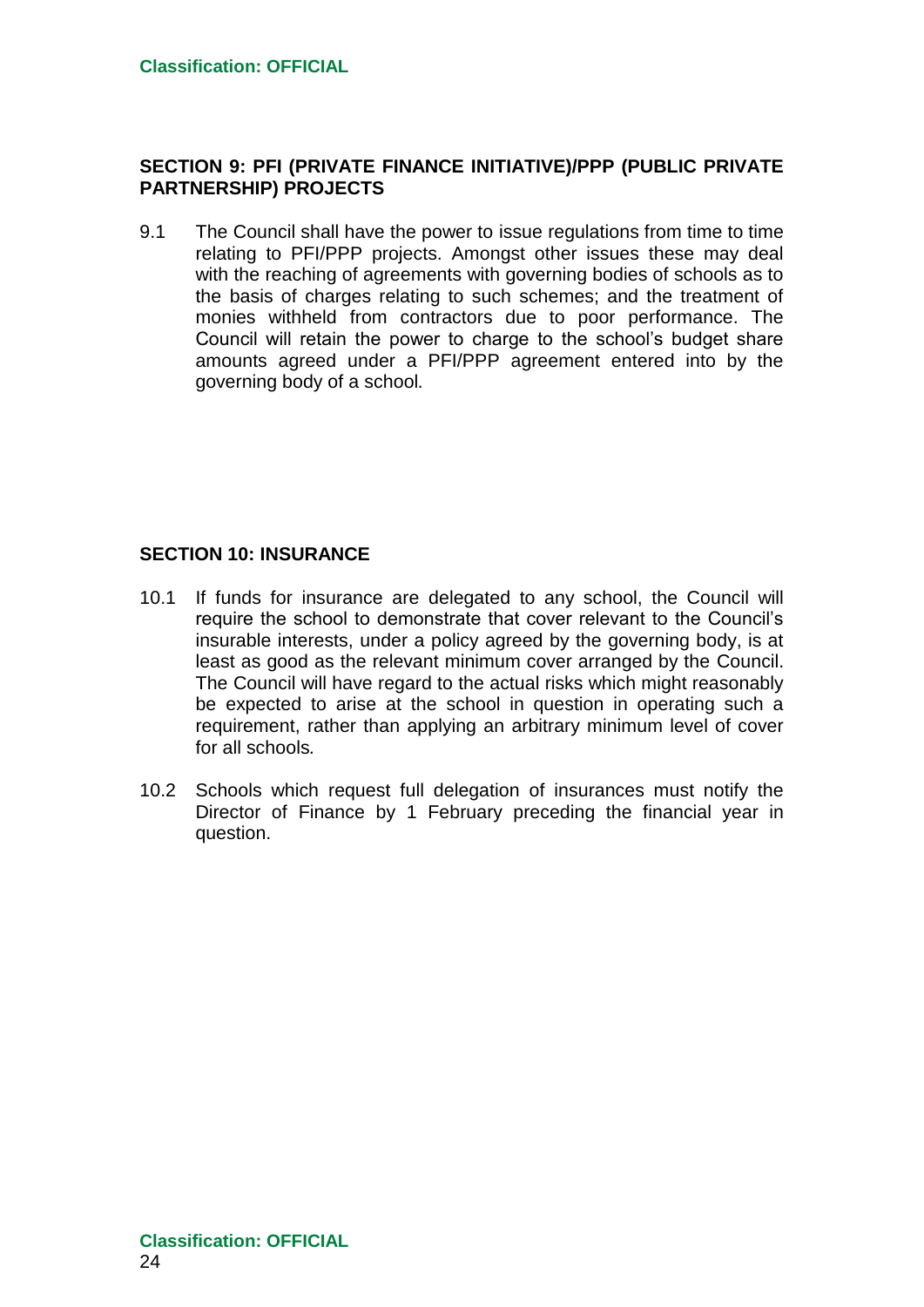## **SECTION 11: MISCELLANEOUS**

- 11.1 Right of access to information Governing bodies are required to supply all financial and other information which might reasonably be required to enable the Council to satisfy itself as to the school's management of its delegated budget share, or the use made of any central expenditure by the Council, such as earmarked funds, on the school.
- 11.2 Liability of governors

As the governing body is a corporate body, and because of the terms of section 50(7) of the School Standards and Framework Act 1998, governors of maintained schools will not incur personal liability in the exercise of their power to spend the delegated budget share provided they act in good faith.

- 11.3 Governors expenses The Council may delegate to the governing body of a school yet to receive a delegated budget, funds to meet governors' expenses. Governing bodies would not normally have any discretion in the amounts of such allowances.
- 11.4 Only allowances in respect of purposes specified in regulations under section 19 of the Education Act 2002 may be paid to governors from a school's delegated budget share. Schools may not pay expenses duplicating those paid by the Secretary of State to additional governors appointed by him to schools under special measures.
- 11.5 Responsibility for legal costs

Costs of legal action, including costs awarded against the Council, incurred by the governing body, although the responsibility of the Council as part of the cost of maintaining the school unless they relate to the statutory responsibility of aided school governors for buildings, may be charged to the school's budget share unless the governing body acts in accordance with the advice of the Council. If there is a conflict of interest between the Council and the governing body, a school would need to obtain legal advice from a private solicitor.

11.6 Health and Safety

In expending the school's budget share, governing bodies are required to have due regard to duties placed on the Council and schools as owners of premises and employers in relation to health and safety, and the Council's policy on health and safety matters in the management of the budget share.

11.7 Right of attendance for Chief Finance Officer Governing bodies must permit the Director of Finance or his or her nominated representative to attend meetings of the governing body at which any agenda items are relevant to the exercise of his or her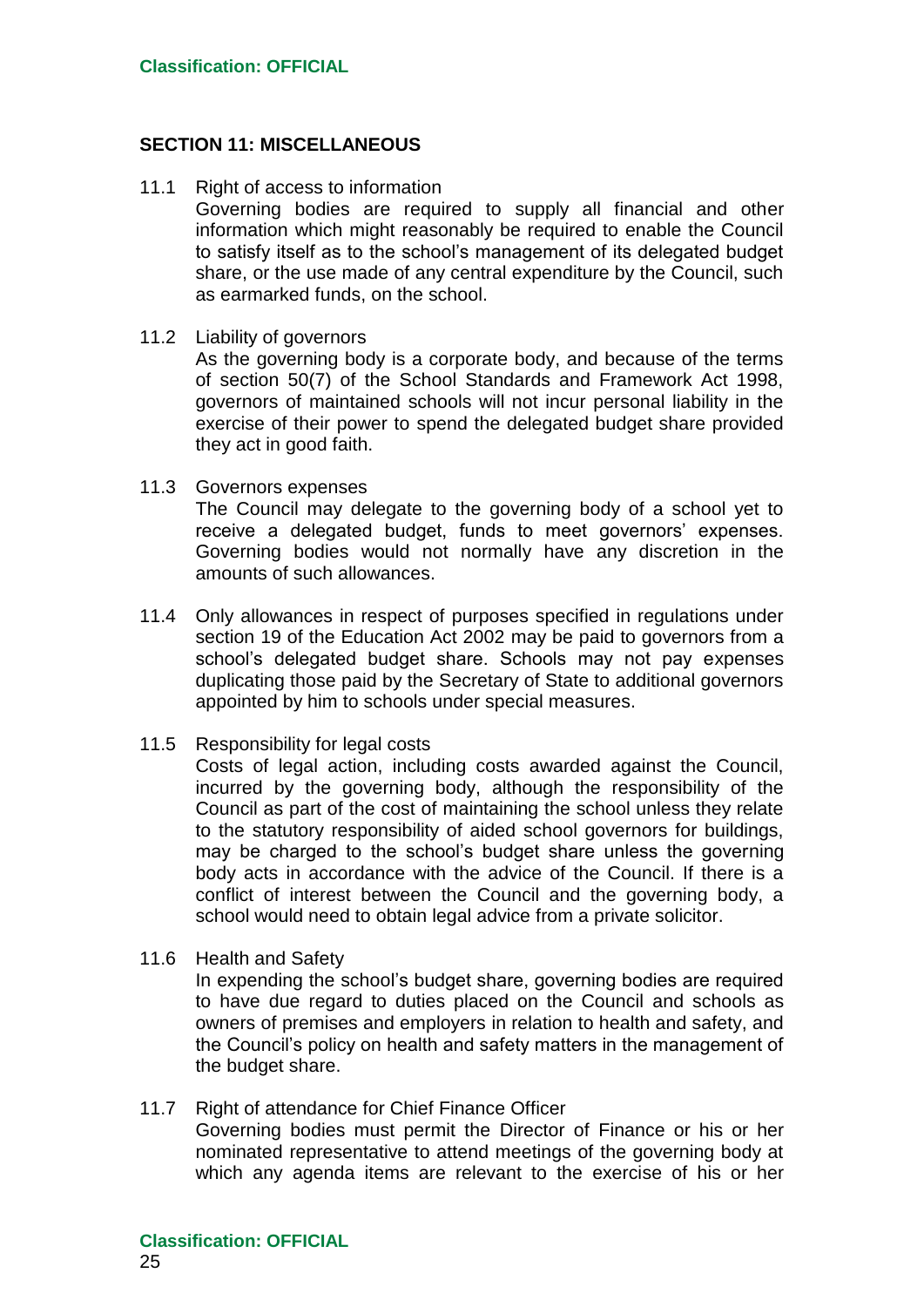responsibilities. Such attendance will not be regarded as routine and will be limited to items which relate to issues of probity or overall financial management. Prior notice will be given unless it is impracticable to do so.

#### 11.9 Special Educational Needs Schools are required to use their best endeavours in spending their budget share to secure the effective provision of special educational needs.

#### 11.10 Whistleblowing

Where a person working at a school or a school governor wishes to complain about financial management or financial propriety at the school, they should follow the procedures set out in the School Financial Regulations, coupled with the school's own whistleblowing policy.

#### 11.11 Child protection

Schools should release staff to attend child protection case conferences and other related events. The Council does not make any payments to schools to help meet these costs.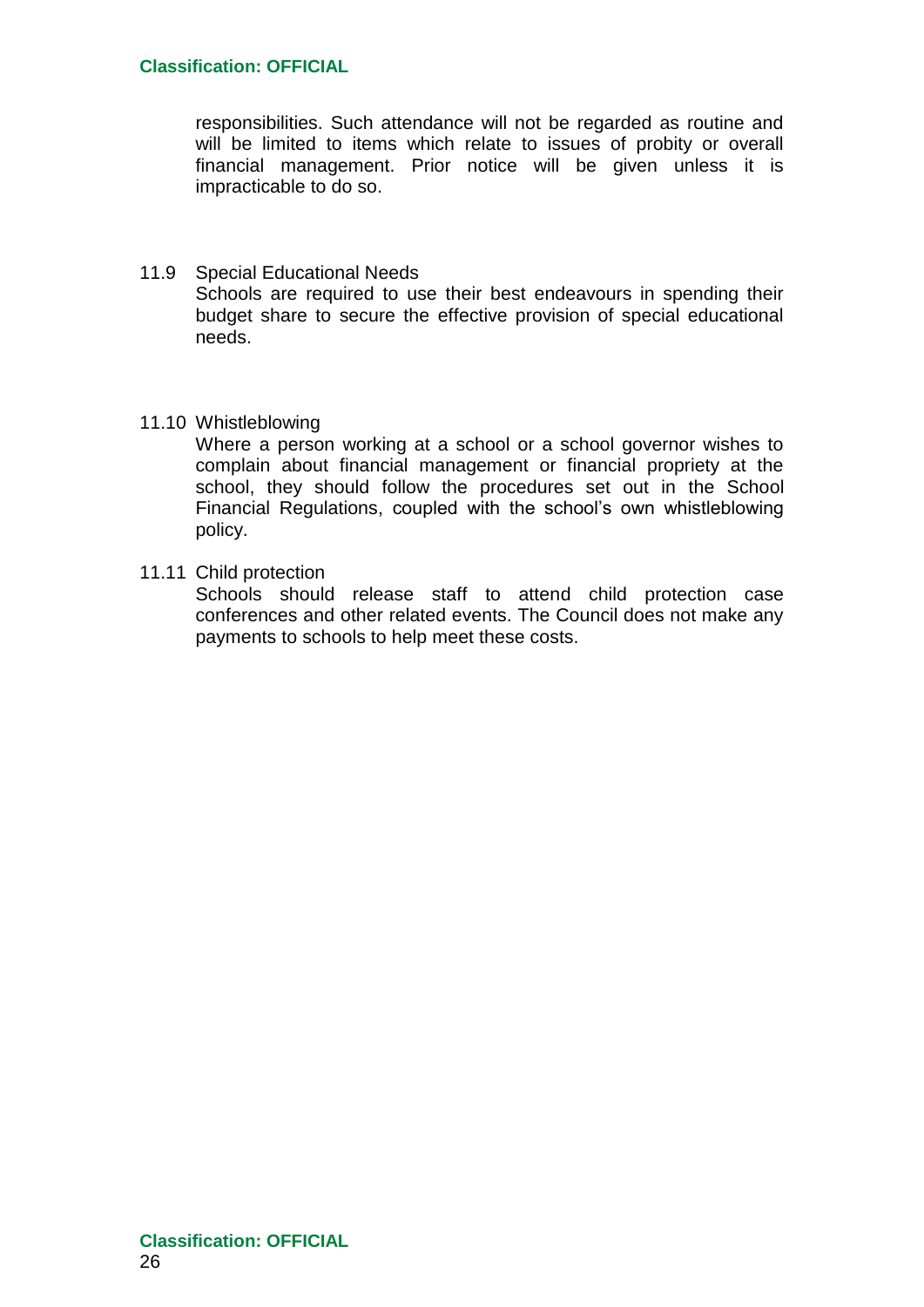## **SECTION 12: RESPONSIBILITY FOR REPAIRS AND MAINTENANCE**

- 12.1 Annex D shows the categories of work which governing bodies of community, foundation, special and voluntary controlled schools must expect to finance from their own budget. From April 2002, governing bodies of aided schools are responsible for financing all repairs (both revenue and capital) to all school grounds and buildings except capital repairs to playing fields and associated buildings*.* The Council expects governing bodies with delegated powers to maintain school buildings to a reasonable standard, and to make proper financial provision so as to achieve this, within the resources made available to them.
- 12.2 The Council will ensure that its assets are safeguarded through regular inspections. To assist in the Council's monitoring of health and safety, community and voluntary controlled schools must submit a schedule of plant and equipment servicing annually.
- 12.3 Governing bodies are expected to conform to all statutory requirements, including health and safety legislation, in maintaining *or* carrying out repairs and maintenance to school premises.
- 12.4 In any contract for the execution of any work or for the supply of goods or materials, the contractor should be required to indemnify the Council or school against:

(a) any claim which may be made in respect of employers' liability against the Council, school or the contractor by any workers employed by the contractor or any sub-contractor in the execution of the contract;

(b) any claim for injury or damage to property of third parties; and the contractor shall produce, if required, satisfactory evidence that he or she is insured against any such claims.

12.5 The Council is responsible for any additional duties which result directly from action or omission in undertaking capital expenditure not funded from delegated budgets.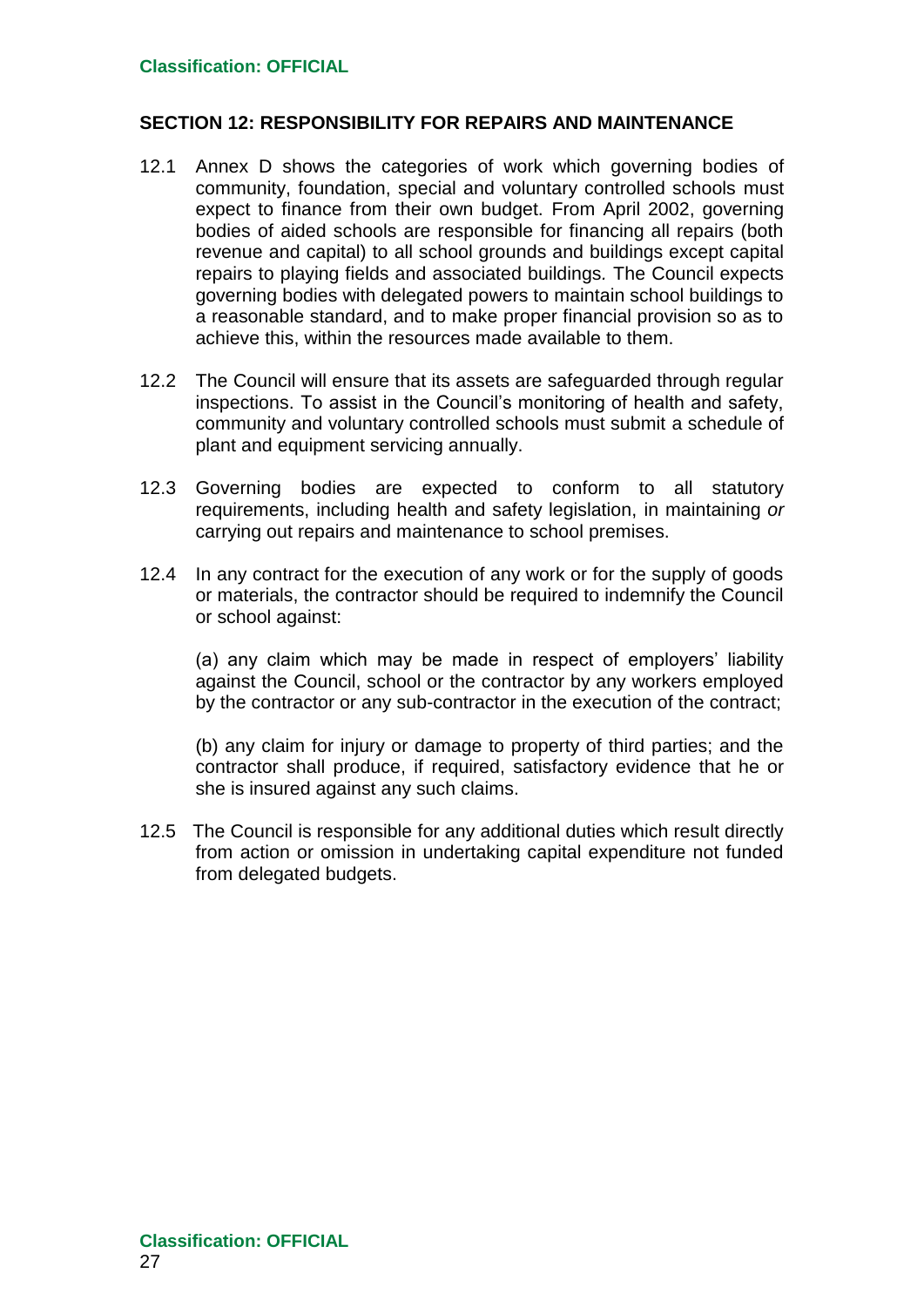## **EXTENSION FOR THE POWER TO PROVIDE COMMUNITY FACILITIES**

#### **LIST OF CONTENTS**

- **SECTION 1: INTRODUCTION**
- **SECTION 2: CONSULTATION WITH THE COUNCIL – FINANCIAL ASPECTS**
- **SECTION 3: FUNDING AGREEMENTS – COUNCIL POWERS**
- **SECTION 4: OTHER PROHIBITIONS, RESTRICTIONS and LIMITATIONS**
- **SECTION 5: SUPPLY OF FINANCIAL INFORMATION**
- **SECTION 6: AUDIT**
- **SECTION 7: TREATMENT OF INCOME AND SURPLUSES**
- **SECTION 8: HEALTH AND SAFETY MATTERS**
- **SECTION 9: INSURANCE**
- **SECTION 10: TAXATION**
- **SECTION 11: BANKING**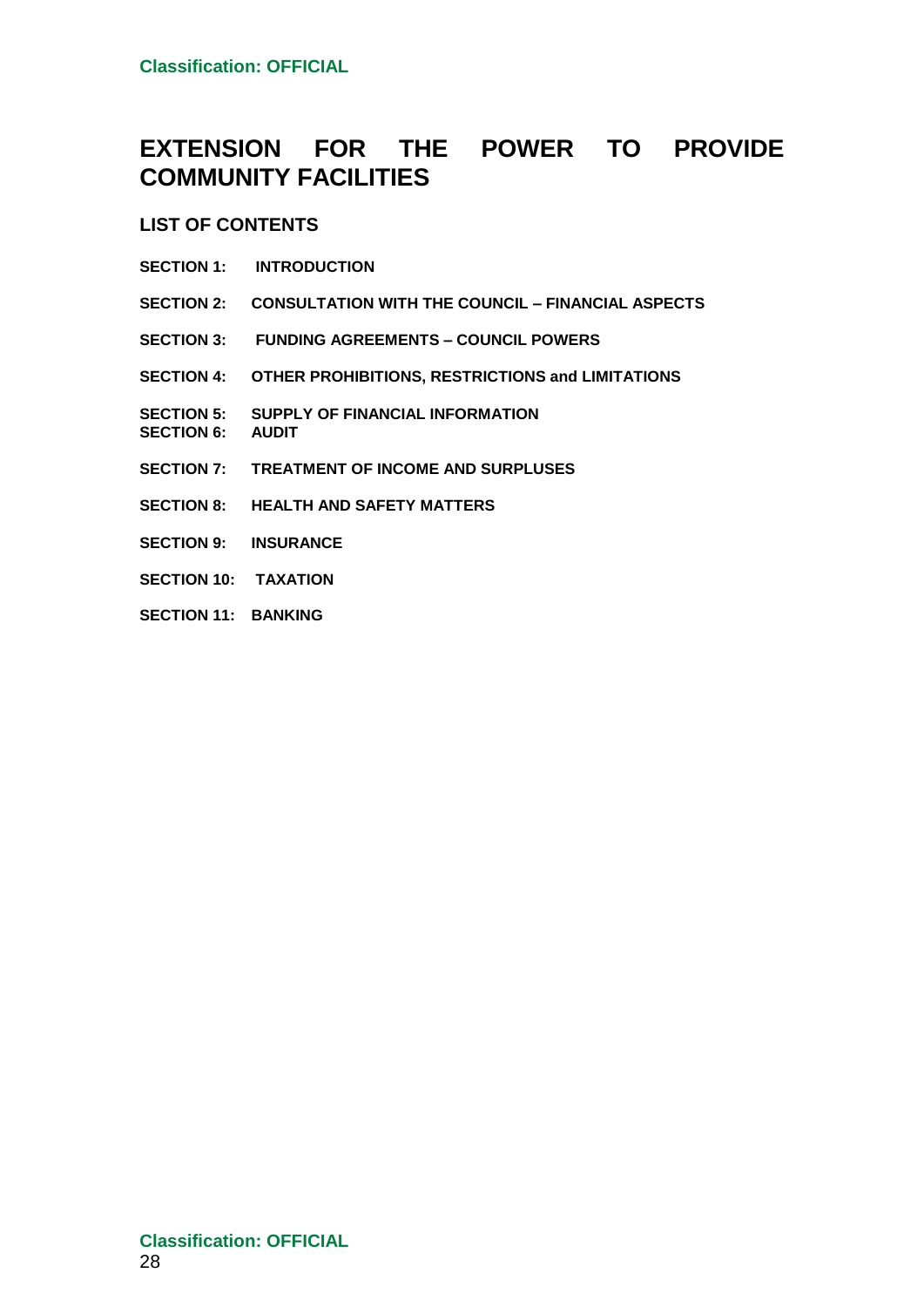## **SECTION 1: INTRODUCTION**

- 1.1 Schools which choose to exercise the power conferred by section 27(1) of the Education Act 2002 to provide community facilities will be subject to a range of controls. First, regulations made under section 28(2), if made, can specify activities which may not be undertaken at all under the main enabling power. Secondly, the school is obliged to consult the Council and have regard to its advice. Thirdly, the Secretary of State issues guidance to governing bodies about a range of issues connected with exercise of the power, and a school must have regard to that.
- 1.2 However, under section 28(1), the main limitations and restrictions on the power will be
	- a) those contained in schools' own instruments of government, if any; and
	- b) in the Council's scheme for funding schools made under section 48 of the School Standards and Framework Act 1998. Paragraph 2 of Schedule 3 to the Education Act 2002 extends the coverage of schemes to the powers of governing bodies to provide community facilities.
- 1.3 This section of the scheme does not extend to joint-use agreements; transfer of control agreements, or the provision of adult education by schools whether with or without reference to the Council.
- 1.4 The budget share of a school may be used to fund community facilities.
- 1.5 The mismanagement of community facilities funds can be grounds for suspension of the right to a delegated budget.

## **SECTION 2: CONSULTATION WITH THE COUNCIL – FINANCIAL ASPECTS**

2.1 Section 28(4) of the Education Act 2002 requires that before exercising the community facilities power, governing bodies must consult the Council, and have regard to the advice before exercising a community facilities power. Schools wishing to exercise the power must send proposals to the Director of Finance, setting out the planned activity, together with a detailed three-year budget plan including all income and expenditure relating to the activity. The proposals should be sent no less than three months before the planned start of the activity.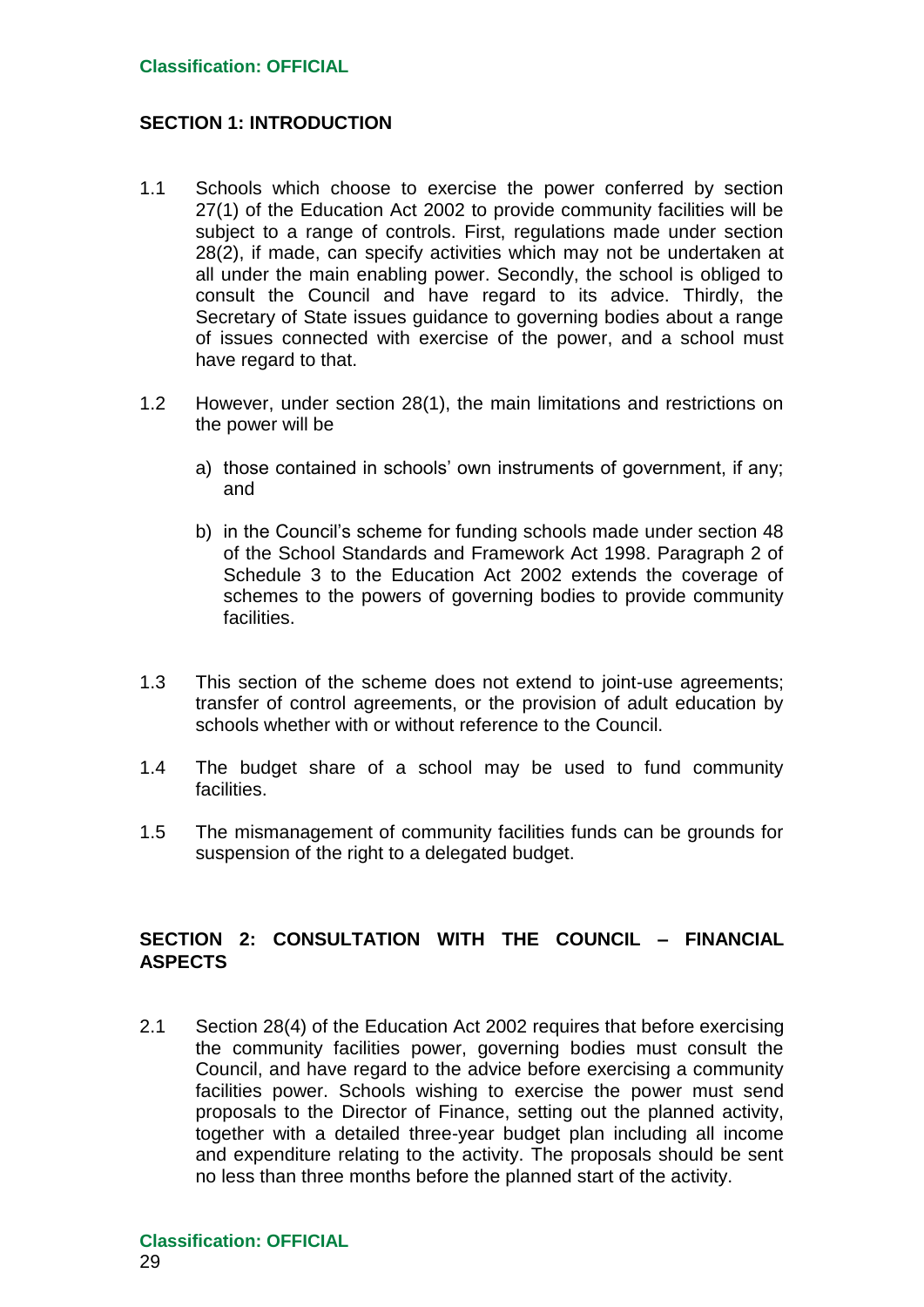- 2.2 Schools are required to seek the Council's advice in order that both schools and the Council are alerted to any potential financial and other operational liabilities; the Council has adopted a formal procedure for considering schools' proposals. This should ensure that, from the outset, both parties are aware of all pertinent issues before any resource commitments are entered into.
- 2.3 This procedure seeks to include reasonable requirements as to timeliness and the amount of information which schools must supply in seeking the Council's advice. This procedure will be published to all schools and schools will be advised of any revisions which may, from time to time, be necessary.
- 2.4 The Council is required to provide schools with advice within 6 weeks of being consulted, although the Council will seek to offer advice earlier, if at all possible. Schools are required to inform the Council of any action taken following receipt and consideration of the Council's advice, within 4 weeks of receiving such advice. Section 3 provides additional information in respect of funding agreements.

## **SECTION 3: FUNDING AGREEMENTS – COUNCIL POWERS**

- 3.1 The provision of community facilities in many schools may be dependent on the conclusion of a funding agreement with a third party, which will either be supplying funding or supplying funding and taking part in the provision. A very wide range of bodies and organisations are potentially involved. The Council's requirement in relation to funding agreements with third parties (as opposed to funding agreements with the Council itself) are that any such proposed agreement should be submitted to the Council for its comments, giving the Council at least 4 weeks to allow adequate time to consider and respond.
- 3.2 The scheme may not impose a right of veto for the Council on such agreements, either directly or through requiring a right to countersign the agreement. If the third party requires the Council's consent to the agreement for it to proceed, such a requirement and the method by which the Council's consent is to be signified is a matter for that third party, not for the scheme.
- 3.3 Although the Council does not have a power of veto, if an agreement has been or is to be concluded against the wishes of the Council, or has been concluded without informing the Council, which in the view of the Council is seriously prejudicial to the interests of the school or the Council, that may constitute grounds for suspension of the right to a delegated budget.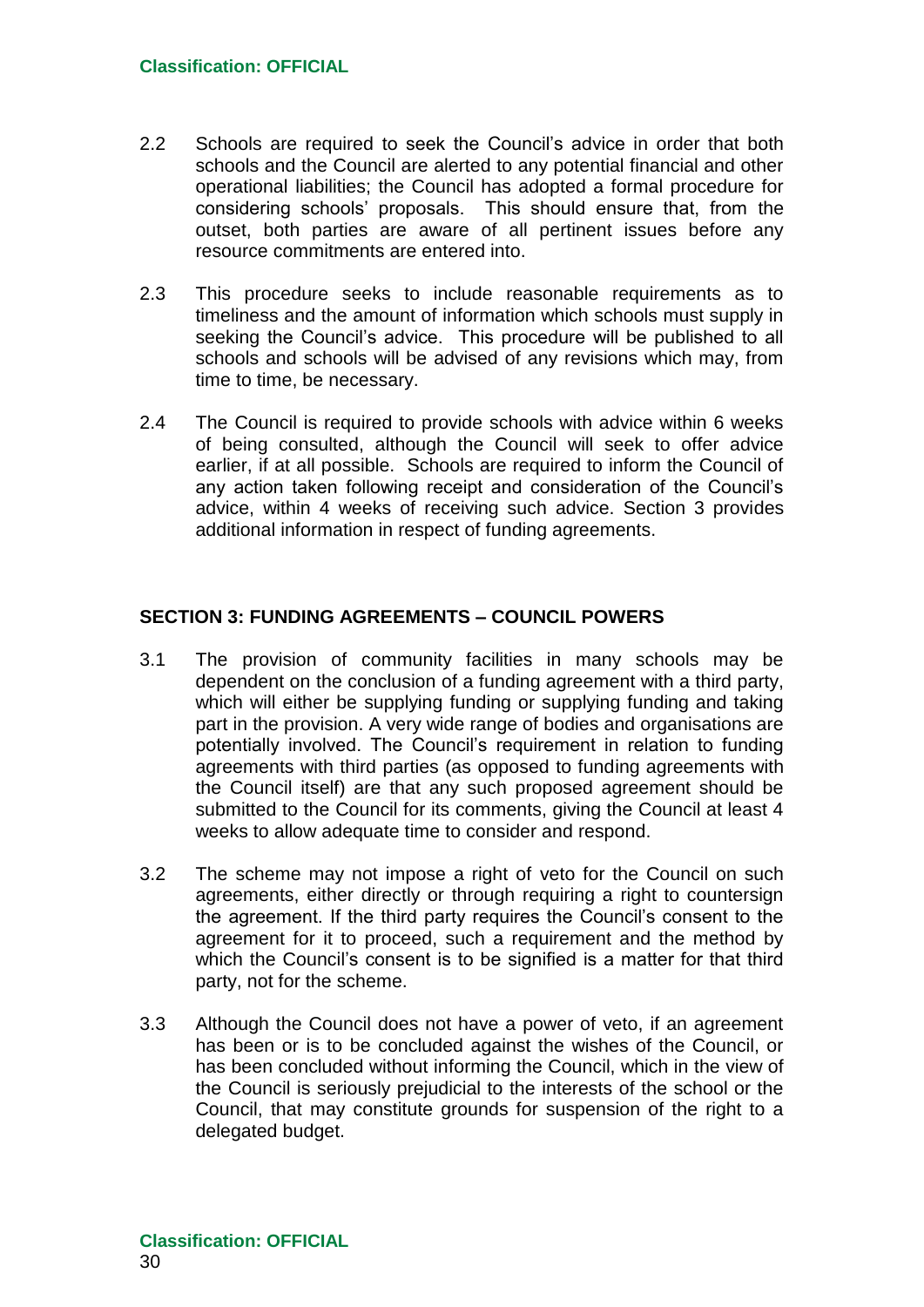## **SECTION 4: OTHER PROHIBITIONS, RESTRICTIONS and LIMITATIONS**

- 4.1 Section 28 provides that the exercise of the community facilities power is subject to prohibitions, restrictions and limitations in the scheme for funding schools.
- 4.2 The Council may, if it wishes, propose other scheme provisions which it believes to be necessary for inclusion within this section. This option will be kept under review and, where the Council feels additional provisions are required to safeguard the financial position of the Council or school, or to protect pupil welfare or education, it will make application to the Secretary of State for this Scheme to be amended.
- 4.3 In considering any proposals for the provision of community facilities, the Council will need to be satisfied regarding the use or change of use of buildings, access, fire and other safety aspects, restrictions on use (where covenants on use bar certain activities or limit the use of the building to educational use), provision of additional accommodation by third parties and the maintenance responsibilities and liabilities.
- 4.4 The scheme may not give a right of veto either to funding agreements with third parties, or for other proposed uses of the community facilities power. The Council may, however, require that in a specific instance of use of the community facilities power by a governing body, the governing body concerned shall make arrangements to protect the financial interests of the Council by either carrying out the activity concerned through the vehicle of a limited company formed for the purpose, or by obtaining indemnity insurance for risks associated with the project in question, as specified by the Council. The Council is required to operate this provision in a reasonable fashion, imposing such a requirement only where it has good reason to believe that the proposed project carries significant financial risks.
- **4.5** For staff employed under the community facilities power, the default position is that any costs must be met by the governing body, and can be funded from the school's delegated budget if the governing body is satisfied that this will not interfere to a significant extent with the performance of any duties imposed on them by the Education Acts, including the requirement to conduct the school with a view to promoting high standards of educational achievement. Section 37 now states:

*(7) Where a local education authority incur costs—*

*(a) in respect of any premature retirement of any member of the staff of a maintained school who is employed for community purposes, or*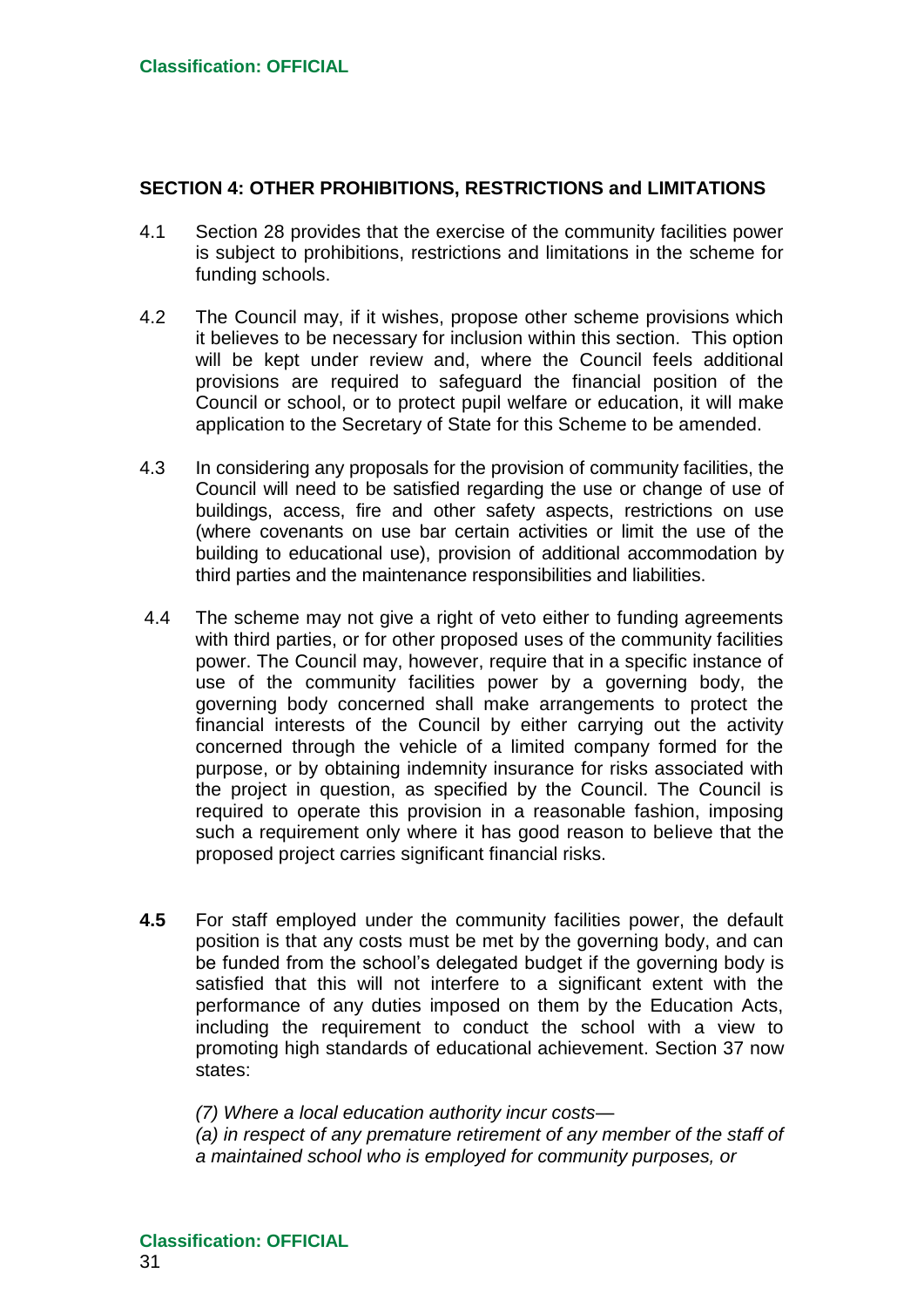*(b) in respect of the dismissal, or for the purpose of securing the resignation, of any member of the staff of a maintained school who is employed for those purposes,*

*they shall recover those costs from the governing body except in so far as the authority agree with the governing body in writing (whether before or after the retirement, dismissal or resignation occurs) that they shall not be so recoverable.*

*(7A) Any amount payable by virtue of subsection (7) by the governing body of a maintained school in England to the local authority may be met by the governing body out of the school's budget share for any funding period if and to the extent that the condition in subsection (7B) is met.* 

*(7B) The condition is that the governing body are satisfied that meeting the amount out of the school's budget share will not to a significant extent interfere with the performance of any duty imposed on them by section 21(2) or by any other provision of the Education Acts.*

*(9) Where a person is employed partly for community purposes and partly for other purposes, any payment or costs in respect of that person is to be apportioned between the two purposes; and the preceding provisions of this section shall apply separately to each part of the payment or costs.*

## **SECTION 5: SUPPLY OF FINANCIAL INFORMATION**

- 5.1 Schools which exercise the community facilities power are required to provide the Council every six months with a summary statement, in a form determined by the Council. This must show the income and expenditure for the school arising from the facilities in question for the previous six months and on an estimated basis, for the next six months.
- 5.2 The Council may, on giving notice to the school that it believes there to be cause for concern as to the school's management of the financial consequences of the exercise of the community facilities power, require such financial statements to be supplied every three months. If the Council sees fit, it may also require the submission of a recovery plan for the activity in question.
- 5.3 The Council requires such information in order to ensure that schools are not at financial risk. Schedule 3 of the Education Act 2002 inserts a new provision into Schedule 15 of the Act to make mismanagement of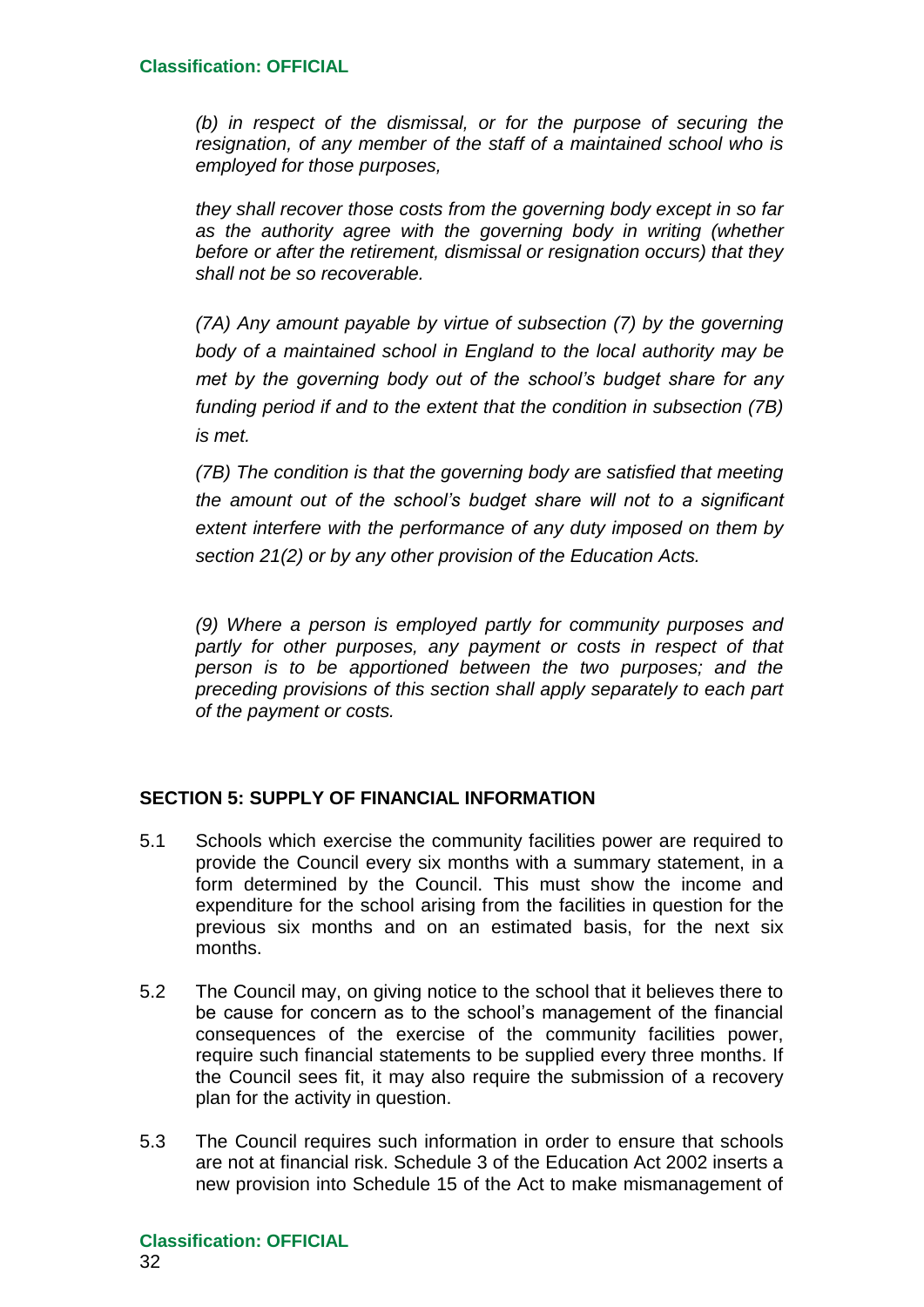funds received for community facilities a basis for suspension of the right to delegation of the budget share. The Council will suspend the right to delegation, if necessary.

- 5.4 Expenditure and income relating to community facilities must be included in returns made for Consistent Financial Reporting (CFR) and in any returns made by schools with their own local bank accounts.
- 5.5 These provisions do not preclude the insertion of other provisions in specific funding agreements between schools and the Council as to the financial reporting requirements arising from the funding in question.

## **SECTION 6: AUDIT**

- 6.1 The school is required to grant access to the school's records connected with exercise of the community facilities power, in order to facilitate internal and external audit of relevant income and expenditure.
- 6.2 Schools, in concluding funding agreements with other persons pursuant to the exercise of the community facilities power, must ensure that such agreements contain adequate provision for access by the Council to those persons, their records and other property held on the school premises, or held elsewhere insofar as they relate to the activity in question, in order for the Council to satisfy itself as to the propriety of expenditure on, and income from, the facilities in question.

## **SECTION 7: TREATMENT OF INCOME AND SURPLUSES**

- 7.1 Schools are permitted to retain all net income derived from community facilities except where otherwise agreed with a funding provider, whether that be the Council or some other person. Schools are also permitted to carry such retained income over from one financial year to the next as a separate community facilities surplus, or, subject to the agreement of the Council at the end of each financial year, transfer all or part of it to the budget share balance.
- 7.2 If the school is a community or community special school, and the Council ceases to maintain the school, any accumulated retained income obtained from exercise of the community facilities power reverts to the Council unless otherwise agreed with a funding provider.
- 7.3 If there is a deficit on a school's community facilities and the Council needs to recover funds to meet third party liabilities it may only do so from any accumulated community facilities surplus held by the school.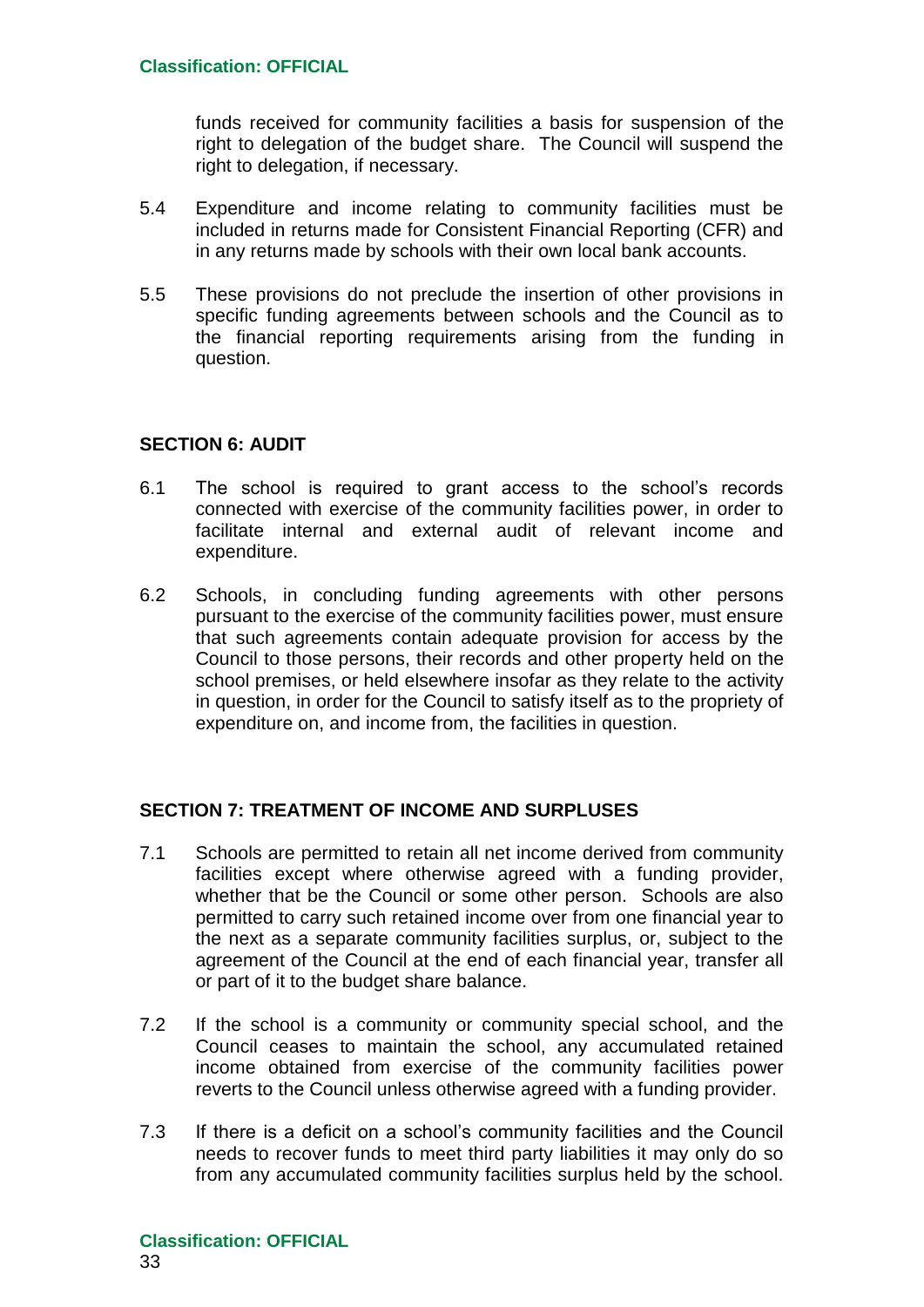If this is insufficient the Council will have to meet the liabilities from its own resources. This arises from the provision of section 51A of the School Standards and Framework Act 1998 (inserted by paragraph 4 of Schedule 3 to the Education Act 2002), which provides that such liabilities are part of the expenses of maintaining the school; may be recovered from the governing body but the expenditure incurred by the governing body in the exercise of the community facilities power may not be met from the budget share unless such a purpose is prescribed by regulations made under section 50(3)(b) of the 1998 Act.

## **SECTION 8: HEALTH AND SAFETY MATTERS**

- 8.1 The health and safety provisions of the main scheme are extended to the community facilities power exercised by schools. These include that the governing body is required to have due regard to duties placed on the Council in relation to health and safety, and the Council's policy on health and safety matters in the management of the budget share.
- 8.2 Schools are reminded that where they directly employ a contractor using delegated funding, they must ensure that the contractor is competent, adequately insured and that the contractor has an appropriate health and safety policy and arrangements. The contractor should demonstrate to the school's satisfaction that they have considered all the health and safety implications of working on the school site.
- 8.3 Some work commissioned by schools may fall under the requirements of the Construction Design and Management Regulations 1994 and schools must ensure that all the requirements of these regulations are met.
- 8.4 The governing body is responsible for the costs of securing Criminal Records Bureau clearance for all adults involved in community activities taking place during the school day. Governing bodies would be free to pass on such costs to a funding partner as part of an agreement with that partner.

## **SECTION 9: INSURANCE**

- 9.1 It is the responsibility of the governing body to make adequate arrangements for insurance against risks arising from the exercise of the community facilities power. Such insurance should not be funded from the school budget share.
- 9.2 In principle, the insurance issues arising from use of the community facilities power are the same as those which already arise from non-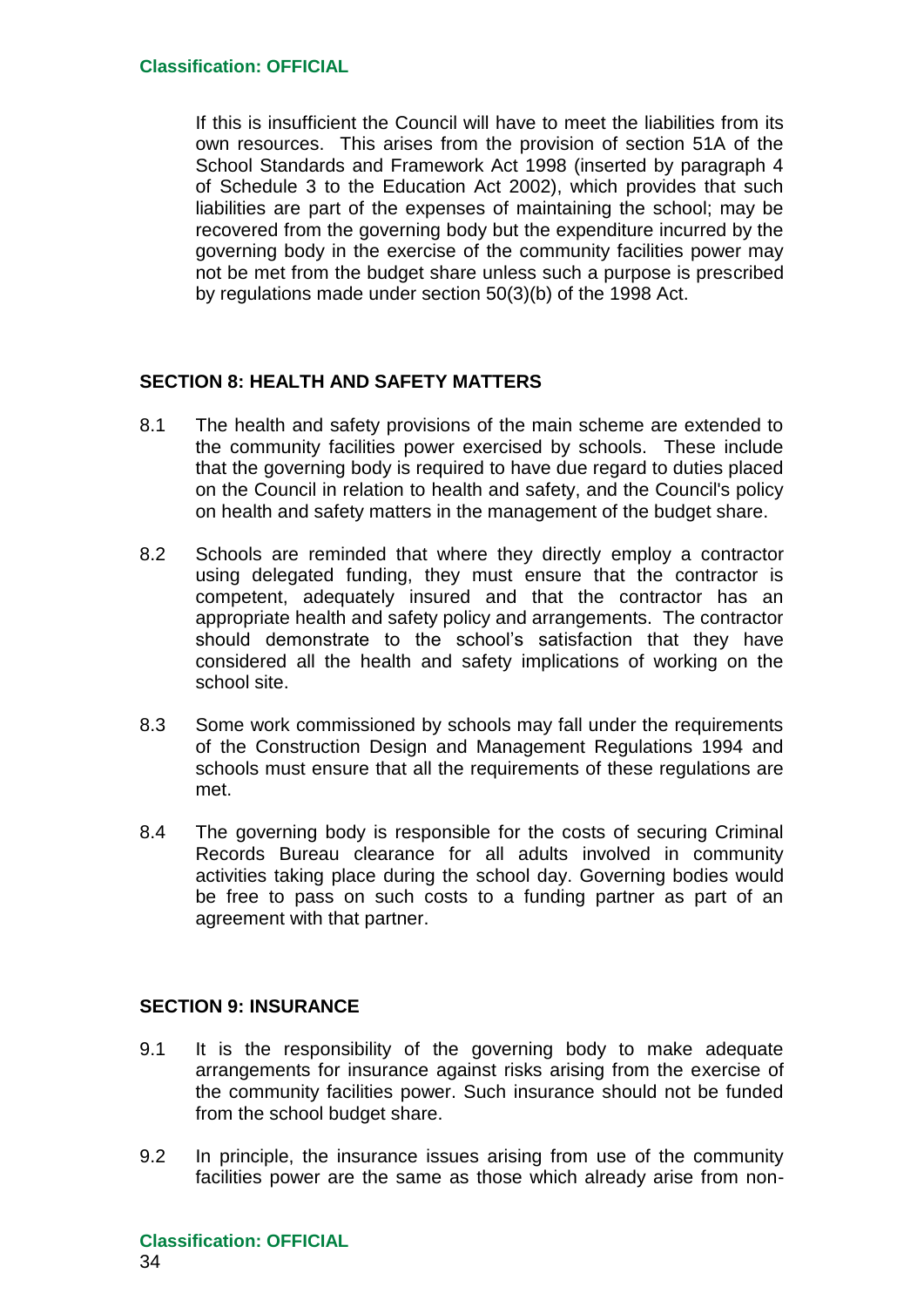school use of school premises. However, a school proposing to provide community facilities should, as an integral part of its plans, undertake an assessment of the insurance implications and costs, seeking professional advice if necessary. All schools are required to provide information to the Council to confirm the details of its insurance arrangements/cover for any community facilities provision. This enables the Council to check that any insurable interest it may have is covered. The Council's policy will not provide cover for other organisations which may participate in activities relating to community facilities.

- 9.3 It may be necessary for insurance to be in the joint names of the governing body and the Council. All schools are strongly recommended to contact the Council's Insurance Manager for advice on all issues relating to insurance, before they arrange any additional cover. All schools are required to seek the Council's advice before finalising any insurance arrangement for community facilities.
- 9.4 The Council may undertake its own assessment of the insurance arrangements made by a school in respect of community facilities, and if it judges those arrangements to be inadequate, make arrangements itself and charge the resultant cost to the school. Such costs could not be charged to the school's budget share. These provisions are necessary in order for the Council to protect itself against possible third party claims.

## **SECTION 10: TAXATION**

- 10.1 Schools can use the Council's VAT reclaim facility to recover VAT on their budget shares because by virtue of section 49(5) of the Act the funds belong to the Council. The same facility can also be used for expenditure on community activities where these are financed from funds owned by the Council, and this includes funds donated to the Council (through the school) by an external body such as the private fund. The school must place a formal order for the goods/services, receive an invoice addressed to it, make payment in the normal manner and retain ownership of any goods or services purchased. Under no circumstances can this facility be used to reclaim VAT on behalf of someone else.
- 10.2 Schools should seek advice at an early stage, from the Council's Tax Manager (not the local VAT office) on the VAT treatment of income derived from the provision of community facilities and the use of the VAT reclaim facility. Charges for many community activities are likely to be exempt from VAT and this could impact on the Council's ability to reclaim VAT across a wide range of other activities. The Council will make further, specific advice available to schools, as appropriate.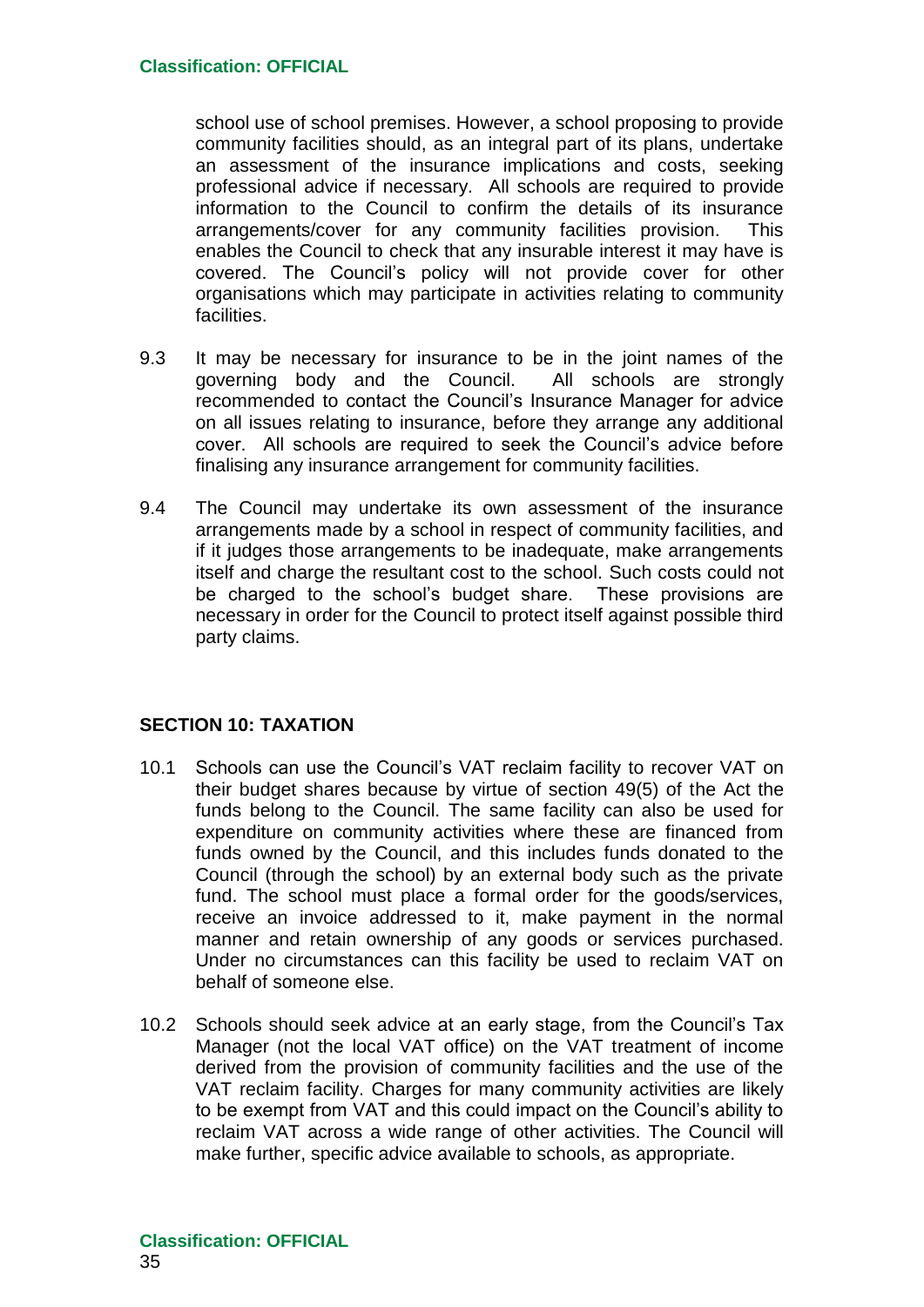- 10.3 If any member of staff employed by the school or Council in connection with community facilities at the school is paid from funds held in the school's own bank account (whether a separate account is used for community facilities or not - see section 11), the school is likely to be held liable for payment of income tax and National Insurance, in line with Inland Revenue rules.
- 10.4 Schools are required to abide by procedures issued by the Authority in connection with the Construction Industry Tax Deduction Scheme (CIS).

## **SECTION 11: BANKING**

- 11.1 Where a school opts to provide community facilities, it must either maintain separate bank accounts for budget share and community facilities, or have one account but with adequate internal accounting controls to maintain separation of funds, through use of specific accounting codes for community facilities. Where a school is using the Council's banking arrangements, the Council will ensure that separate accounting codes are available which will permit adequate separation of such community facility funds from the school budget share and other Council funds.
- 11.2 The provisions for banking arrangements are otherwise as set out in section 3 of the scheme for funding schools. The Authority's main Scheme for Financing Schools continues to apply in respect of banks which may be used, signing of cheques, the titles of bank accounts, the contents of bank account mandates (except that such mandates may provide that funds for community facilities not provided by the Council are not the property of the Council), and similar matters.
- 11.3 Governing bodies may borrow money only with the written permission of the Secretary of State. This requirement does not extend to the school loan scheme operated by the Council. The Government's requirement on borrowing does not apply to Trustees and Foundations, whose borrowing, as private bodies, makes no impact on Government accounts. These debts may not be serviced directly from the delegated budgets, but schools are free to agree a charge for a service which the Trustees or Foundation are able to provide as a consequence of their own borrowing. Governing bodies do not act as agents of the Council when repaying loans.
- 11.4 Schools must follow the requirements set out in sections D3 to D6 of the school financial regulations regarding any proposed leasing arrangements. These state that all rentals and leases must be checked by the Director of Finance and governors may not arrange any lease or credit arrangement which falls within the definition of capital expenditure without the prior approval of the Director of Finance. This